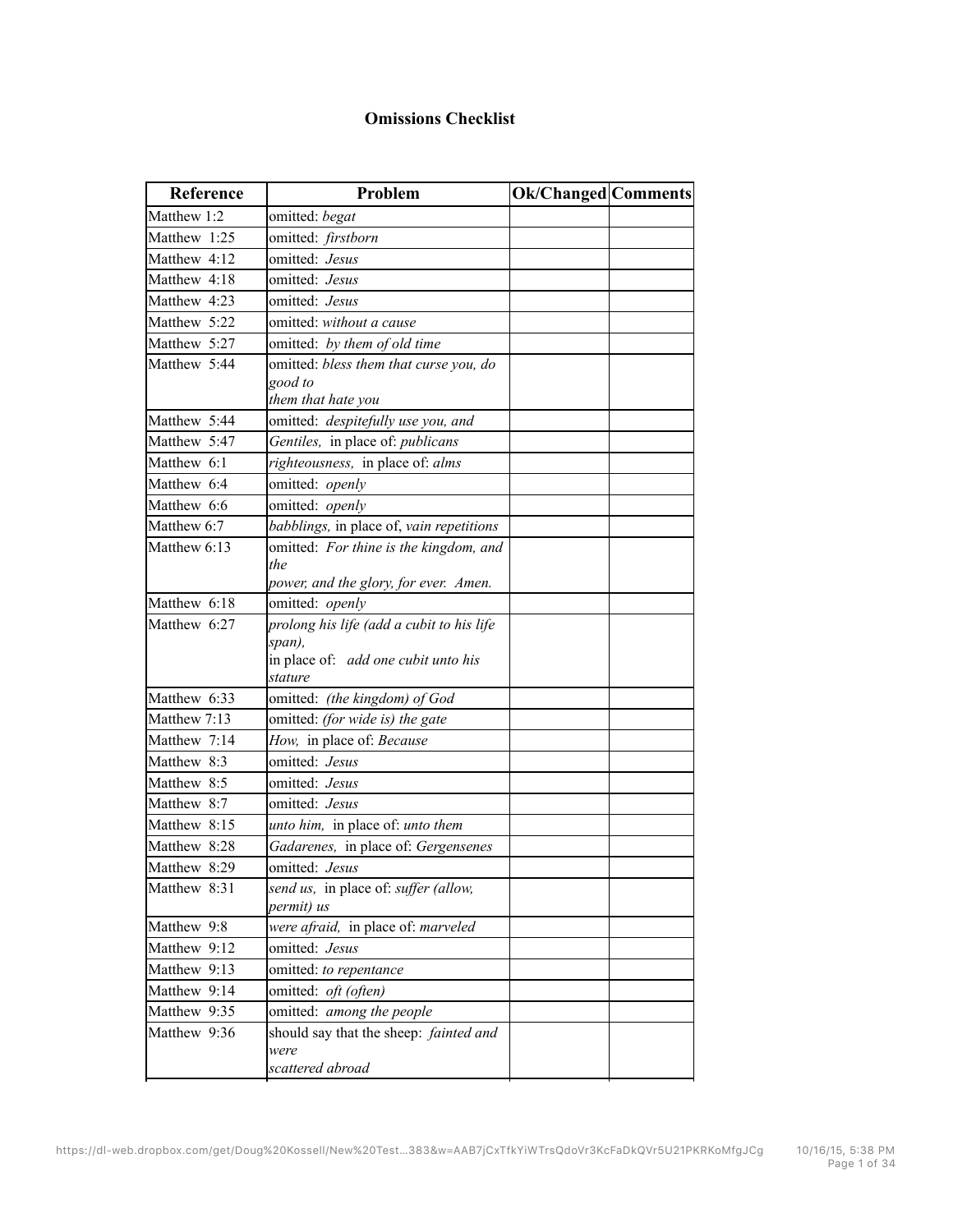| Matthew 10:3                  | omitted: Lebbæus, whose surname was                    |  |
|-------------------------------|--------------------------------------------------------|--|
| Matthew 10:4                  | the Zealot, in place of: the Canaanite                 |  |
| Matthew 11:2                  | by his disciples, in place of: two of his              |  |
|                               | disciples                                              |  |
| Mathew 11:8                   | omitted: raiment                                       |  |
| Matthew 11:19                 | works, in place of: children                           |  |
| Matthew 11:23                 | will not be exalted to heave, will you?                |  |
|                               | in<br>place of: which art exalted unto                 |  |
|                               | heaven.                                                |  |
| Matthew 12:6                  | something greater, in place of: one                    |  |
|                               | greater                                                |  |
| Matthew 12:8                  | omitted: even                                          |  |
| Matthew 12:15                 | many, in place of: great multitudes                    |  |
| Matthew 12:22                 | omitted: the blind and                                 |  |
| Matthew 12:25                 | omitted: Jesus                                         |  |
| Matthew 12:35                 | omitted: of the heart                                  |  |
| Matthew 12:47                 | omitted: the entire verse or in []                     |  |
| Matthew 13:35                 | omitted: of the world                                  |  |
| Matthew 13:36                 | omitted: Jesus                                         |  |
| Matthew 13:44                 | omitted: all                                           |  |
| Matthew 12:47                 | omitted: whole verse                                   |  |
| Matthew 13:51                 | omitted: Jesus saith unto them                         |  |
| Matthew 13:51                 | omitted: Yea, Yea, Lord or Lord                        |  |
| Matthew 14:9                  | omitted: nevertheless                                  |  |
| Matthew 14:14                 | omitted: Jesus                                         |  |
| Matthew 14:22                 | omitted: Jesus                                         |  |
| Matthew 14:24                 | many stadia away from the land, in                     |  |
|                               | place of:                                              |  |
|                               | in the midst of the sea<br>omitted: Jesus              |  |
| Matthew 14:25<br>Matthew 15:6 |                                                        |  |
| Matthew 15:8                  | omitted: or his mother                                 |  |
|                               | omitted: draweth nigh unto Me with<br>their mouth, and |  |
| Matthew 15:16                 | omitted: Jesus                                         |  |
| Matthew 15:30                 | omitted: Jesus                                         |  |
| Matthew 16:2, 3               | omitted: When it is eveningthe signs                   |  |
|                               | of the times or/and $O$ ye hypocrites or               |  |
|                               | just hypocrites                                        |  |
| Matthew 16:20                 | omitted: Jesus                                         |  |
| Matthew 17:4                  | I will make, in place of: let us make                  |  |
| Matthew 17:11                 | omitted: Jesus                                         |  |
| Matthew 17:11                 | omitted: unto them                                     |  |
| Matthew 17:11                 | omitted: truly                                         |  |
| Matthew 17:11                 | omitted: first                                         |  |
| Matthew 17:20                 | omitted: Jesus                                         |  |
| Matthew 17:20                 | littleness of your faith, in place of:                 |  |
|                               | unbelief                                               |  |
| Matthew 17:21                 | omitted: the entire verse or in []                     |  |
| Matthew 17:22                 | were gathered together in, in place of:                |  |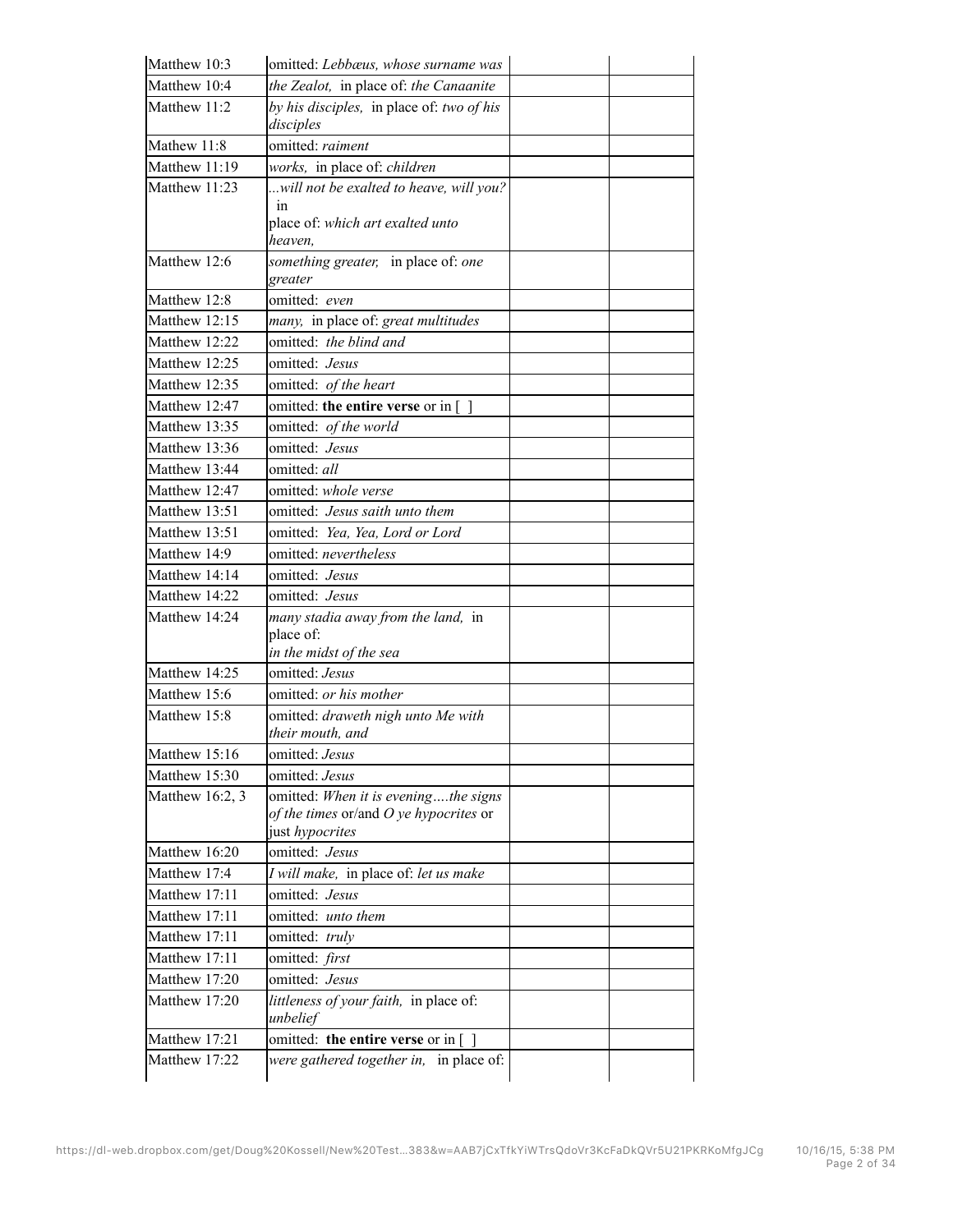|                              | abode                                             |  |
|------------------------------|---------------------------------------------------|--|
|                              | in                                                |  |
| Matthew 18:2                 | omitted: Jesus                                    |  |
| Matthew 18:11                | omitted: the entire verse or in $\lceil \ \rceil$ |  |
| Matthew 18:15                | omitted: against thee                             |  |
| Matthew 18:19                | addition: truly                                   |  |
| Matthew 18:29                | omitted: at his feet                              |  |
| Matthew 18:29                | omitted: all                                      |  |
| Matthew 18:35                | omitted: their trespasses                         |  |
| Matthew 19:4                 | created, in place of: made                        |  |
| Matthew 19:9                 | omitted: and whoso marrieth her                   |  |
|                              | which is put                                      |  |
|                              | away doth commit adultery                         |  |
| Matthew 19:16                | omitted: Good (Master)                            |  |
| Matthew 19:17                | Why are you asking me about what is               |  |
|                              | good?<br>in place of: Why callest thou me good?   |  |
| Matthew 19:17                | omitted: (that is,) God: but                      |  |
| Matthew 19:20                | omitted: from my youth up                         |  |
| Matthew 19:29                | omitted: or wife                                  |  |
| Matthew 20:6                 | omitted: idle                                     |  |
| Matthew 20:7                 | omitted: and whatsoever is right, that            |  |
|                              | shall ye                                          |  |
|                              | receive                                           |  |
| Matthew 20:16                | omitted: for many be called, but few              |  |
|                              | chosen                                            |  |
|                              |                                                   |  |
| Matthew 20:22                | omitted: and to be baptized with the              |  |
|                              | baptism                                           |  |
|                              | that I am baptized with?                          |  |
| Matthew 20:23                | omitted: and be baptized with the                 |  |
|                              | baptism that                                      |  |
|                              |                                                   |  |
|                              | I am baptized with                                |  |
| Matthew 20:26                | it is not so, in place of: it shall not be        |  |
|                              | so                                                |  |
| Matthew 20:34                | omitted: their eyes (received sight)              |  |
| Matthew 21:4                 | omitted: All                                      |  |
| Matthew 21:7                 | he sat, in place of: they set [him                |  |
|                              | Ithereon                                          |  |
| Matthew 21:12                | omitted: of God (the temple)                      |  |
| Matthew 21:44                | omitted: the entire verse or in []                |  |
| Matthew 22:7                 | omitted: heard thereof                            |  |
| Matthew 22:13                | omitted: take him away                            |  |
| Matthew 22:30                | omitted: of God                                   |  |
| Matthew 22:32                | omitted: God (is not)                             |  |
| Matthew 22:37                | omitted: Jesus                                    |  |
| Matthew 23:3                 | omitted: observe                                  |  |
| Matthew 23:4                 | omitted: and grievous to be borne                 |  |
| Matthew 23:5<br>Matthew 23:8 | omitted: of their garments<br>omitted: Christ     |  |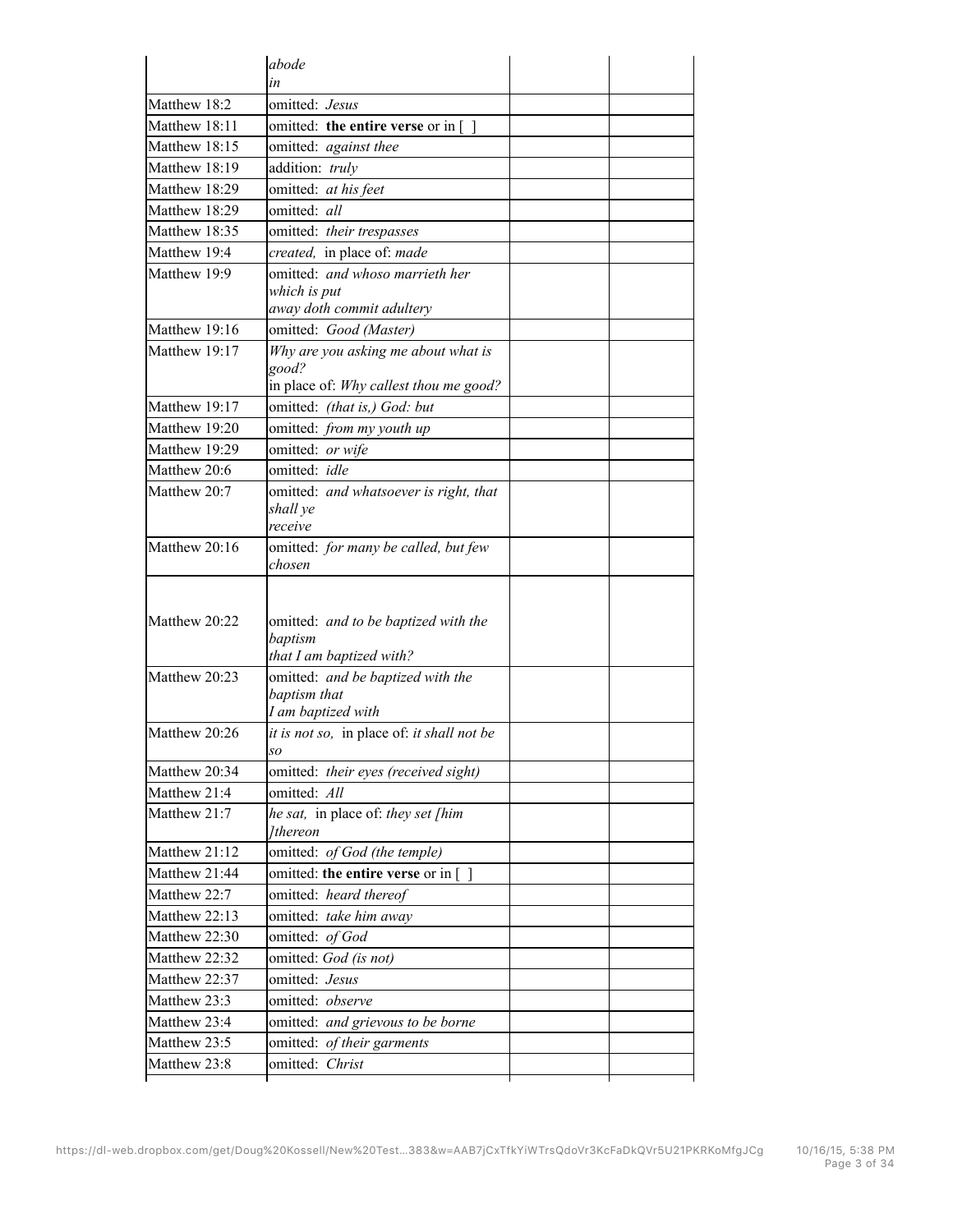|                              | Matthew 23: 13, 14 omitted: the entire verse or verses or<br>in $\lceil \ \rceil$ |  |
|------------------------------|-----------------------------------------------------------------------------------|--|
| Matthew 23:19                | omitted: Ye fools                                                                 |  |
| Matthew 23:25                | injustices, in place of: excess                                                   |  |
| Matthew 23:38                | omitted: desolate                                                                 |  |
| Matthew 24:2                 | omitted: Jesus                                                                    |  |
| Matthew 24:6                 | omitted: all                                                                      |  |
| Matthew 24:7                 | omitted: pestilences                                                              |  |
| Matthew 24:31                | omitted: sound of                                                                 |  |
| Matthew 24:36                | addition: nor the Son                                                             |  |
| Matthew 24:42                | day, in place of: hour                                                            |  |
| Matthew 24:48                | omitted: his coming                                                               |  |
| Matthew 25:6                 | omitted: cometh                                                                   |  |
| Matthew 25:13                | omitted: wherein the Son of man                                                   |  |
|                              | cometh                                                                            |  |
| Matthew 25:31                | omitted: holy (angles)                                                            |  |
| Matthew 25:44                | omitted: (answer) him                                                             |  |
| Matthew 26:3                 | omitted: and the scribes                                                          |  |
| Matthew 26:28                | omitted: new                                                                      |  |
| Matthew 26:42                | omitted: cup                                                                      |  |
| Matthew 26:59                | omitted: and elders                                                               |  |
| Matthew 26:60                | omitted: [yet] found they none (in the                                            |  |
|                              | second part of the verse)                                                         |  |
| Matthew 26:60                | omitted: (two) false witnesses                                                    |  |
| Matthew 27:2                 | omitted: Pontius                                                                  |  |
| Matthew 27:16                | addition: Jesus                                                                   |  |
| Matthew 27:24                | omitted: just                                                                     |  |
| Matthew 27:34                | wine, in place of: vinegar                                                        |  |
| Matthew 27:35                | omitted: that it might be fulfilled which                                         |  |
|                              | was spoken by the prophet, They                                                   |  |
|                              | parted my garments among them, and                                                |  |
|                              | upon my vesture<br>did they cast lots                                             |  |
| Matthew 27:41                | addition: and the Pharisees                                                       |  |
| Matthew 27:42                |                                                                                   |  |
|                              | omitted: If (he be the King)                                                      |  |
| Matthew 27:54                | a son, in place of, the Son                                                       |  |
| Matthew 27:64                | omitted: by night                                                                 |  |
| Matthew 28:2                 | omitted: from the door                                                            |  |
| Matthew 28:6                 | omitted: Lord                                                                     |  |
| Matthew 28:8<br>Matthew 28:9 | omitted: And as they went to tell his                                             |  |
| Matthew 28:20                | disciples<br>omitted: Amen                                                        |  |
| Mark 1:1                     |                                                                                   |  |
|                              | omitted: the Son of God                                                           |  |
| Mark 1:2                     | Isiah the prophet, in place of: the<br>prophets                                   |  |
| Mark 1:14                    | omitted: of the kingdom                                                           |  |
| Mark 1:27                    | What is this? A new teaching, in place                                            |  |
|                              | of:                                                                               |  |
|                              | what thing is this? what new doctrine is                                          |  |
|                              | this?                                                                             |  |
|                              |                                                                                   |  |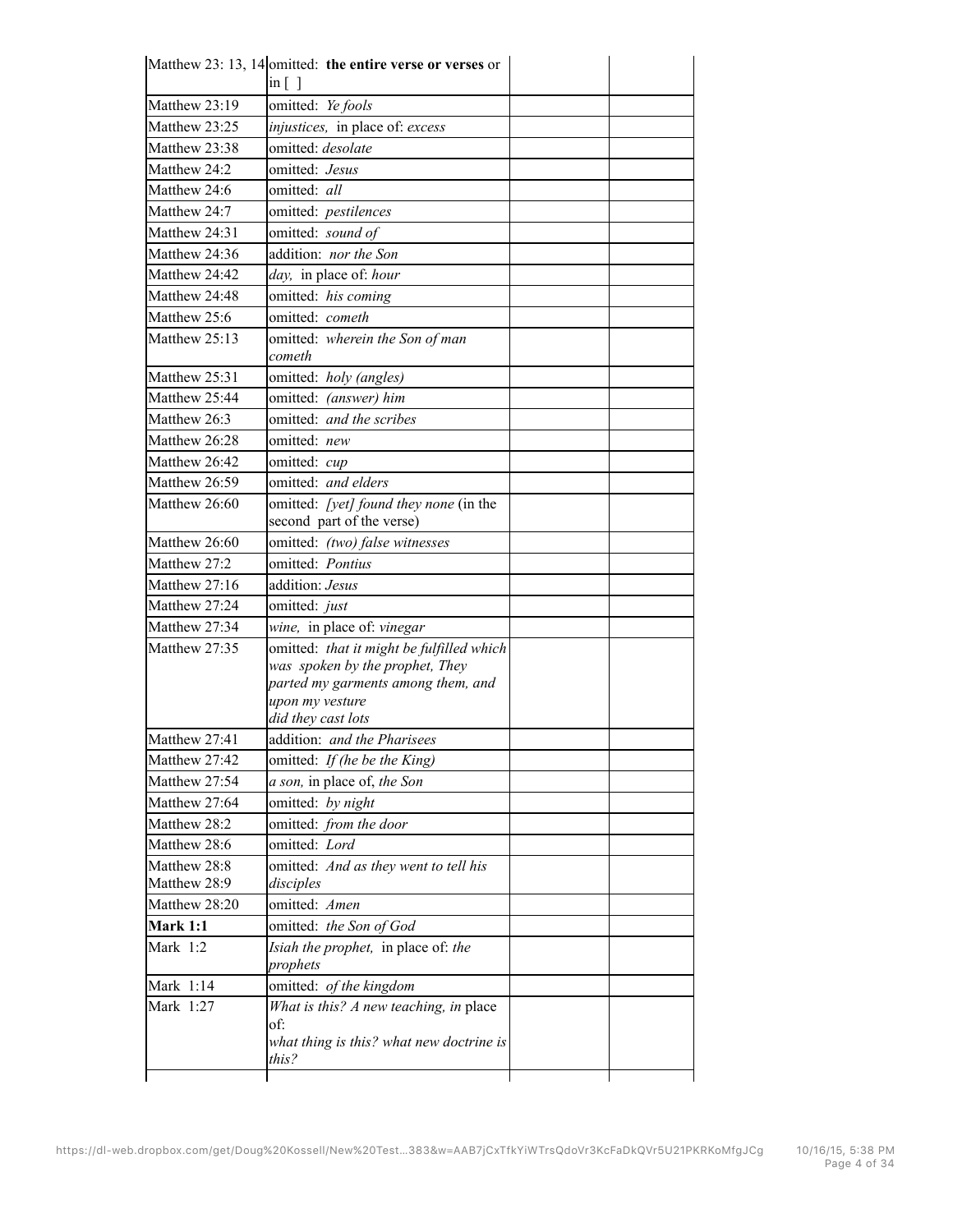| Mark 1:31   | omitted: immediately                              |  |
|-------------|---------------------------------------------------|--|
| Mark 1:41   | omitted: And Jesus                                |  |
| Mark 1:42   | omitted: And as soon as he had spoken             |  |
| Mark 2:2    | omitted: straightway (immediately)                |  |
| Mark 2:16   | of the (Pharisees), in place of: and the          |  |
| Mark 2:16   | omitted: How is it that?                          |  |
| Mark 2:17   | omitted: to repentance                            |  |
| Mark 2:22   | omitted: is spilled                               |  |
| Mark 3:5    | omitted: as the other                             |  |
| Mark 3:14   | addition: whom also he named apostles             |  |
| Mark 3:15   | omitted: to heal sicknesses and                   |  |
| Mark 3:16   | addition: And he appointed the twelve             |  |
| Mark 3:29   | sin, in place of <i>damnation</i>                 |  |
| Mark 4:4    | omitted: of the air                               |  |
| Mark 4:9    | omitted: <i>unto them</i>                         |  |
| Mark 4:11   | omitted: to know                                  |  |
| Mark 4:22   | omitted: nothing                                  |  |
| Mark 4:24   | Omitted: and onto you that hear shall             |  |
|             | more be given                                     |  |
| Mark 4:40   | addition: still                                   |  |
| Mark 5:1    | Gerasenes, in place of: Gadarenes                 |  |
| Mark 5:13   | omitted: And forthwith Jesus                      |  |
| Mark 5:19   | omitted: Jesus                                    |  |
| Mark 5:36   | Ignoring what they said, Jesus, in                |  |
|             | place of:                                         |  |
|             | As soon as Jesus heard                            |  |
| Mark 6:11   | any place, in place of: whosoever                 |  |
| Mark $6:11$ | omitted: Verily I say unto you, It shall          |  |
|             | be more tolerable for Sodom and<br>Gomorrah in    |  |
|             | the day of judgment than for that city.           |  |
| Mark 6:15   | omitted: or                                       |  |
| Mark 6:16   | omitted: from the dead                            |  |
| Mark 6:33   | omitted: the people *                             |  |
| Mark 6:33   | omitted: and came together unto him               |  |
| Mark 6:34   | omitted: Jesus                                    |  |
| Mark 6:36   | something to eat, in place of: bread              |  |
| Mark 6:36   | omitted: for they have nothing to eat.            |  |
| Mark 6:44   | omitted: about                                    |  |
| Mark 6:44   | omitted: of the loaves                            |  |
| Mark 7:2    | omitted: they found fault                         |  |
| Mark 7:8    | omitted: as the washing of pots and               |  |
|             | cups: and many other such like things<br>ve do.   |  |
| Mark 7:14   | <i>again</i> , in place of: all                   |  |
| Mark 7:16   | omitted: the entire verse or in $\lceil \ \rceil$ |  |
| Mark 7:19   | declared all foods clean, in place of:            |  |
|             | purging                                           |  |
|             | all meats?                                        |  |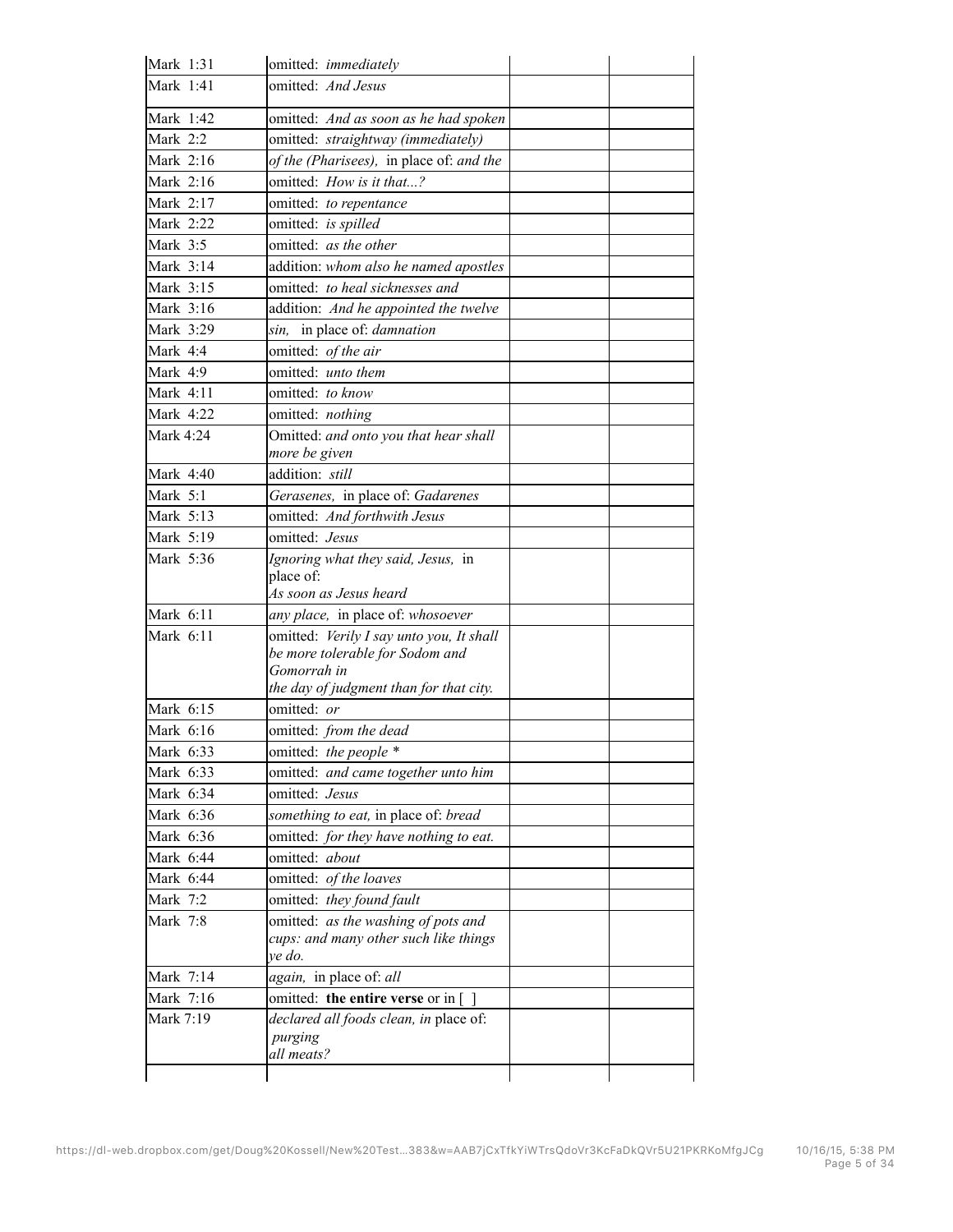| Mark 7:24                            | omitted: Sidon                                            |  |
|--------------------------------------|-----------------------------------------------------------|--|
| Mark 7:27                            | omitted: Jesus                                            |  |
| Mark 7:31                            | through (Sidon), in place of: (Tyre)<br>and (Sidon)       |  |
| Mark 8:1                             | addition: again                                           |  |
| Mark 8:1                             | omitted: Jesus                                            |  |
| Mark 8:9                             | omitted: they that had eaten                              |  |
| Mark 8:17                            | omitted: Jesus                                            |  |
| Mark 8:17                            | omitted: yet                                              |  |
| Mark 8:25                            | he looked intently, in place of: made<br>him look up      |  |
| Mark 8:26                            | omitted: nor tell it to any in the town                   |  |
| Mark 9:16                            | omitted: scribes                                          |  |
| Mark 9:23                            | omitted: believe                                          |  |
| Mark 9:24                            | omitted: and said with tears, Lord                        |  |
| Mark 9:29                            | omitted: and fasting                                      |  |
| Mark 9:38                            | omitted: and he followeth not us                          |  |
| Mark 9:42                            | omitted: in me                                            |  |
| Mark 9:44                            | omitted: the entire verse or in $\lceil \ \rceil$         |  |
| Mark 9:45                            | omitted: into the fire that never shall<br>be quenched    |  |
| Mark 9:46                            | omitted: the entire verse or in $\lceil \ \rceil$         |  |
| Mark 9:47                            | omitted: fire                                             |  |
| Mark 9:49                            | omitted: and every sacrifice shall be<br>salted with salt |  |
| Mark 10:6                            | omitted: God                                              |  |
| Mark 10:7                            | omitted: and cleave to his wife                           |  |
| Mark 10:21                           | omitted: take up the cross                                |  |
| Mark 10:24                           | omitted: them that trust in riches                        |  |
| Mark 10:29                           | omitted: or wife                                          |  |
| Mark 10:43                           | it is not so, in place of: so shall it not<br>be          |  |
| Mark 10:52                           | omitted: Jesus (in the way)                               |  |
| Mark 11:8                            | from the fields, in place of: off the trees               |  |
| Mark 11:8                            | omitted: and strawed them in the way                      |  |
| Mark 11:10                           | omitted: in the name of the Lord                          |  |
| Mark 11:11                           | omitted: Jesus                                            |  |
| Mark 11:14                           | omitted: Jesus                                            |  |
| Mark 11:15                           | omitted: Jesus                                            |  |
| Mark 11:23                           | omitted: whatsoever he saith (second                      |  |
|                                      | time)                                                     |  |
| Mark 11:24                           | you have received, in place of: ye<br>receive them        |  |
|                                      | omitted: the entire verse or in $\lceil \ \rceil$         |  |
|                                      | omitted: at him they cast stones                          |  |
| Mark 11:26<br>Mark 12:4<br>Mark 12:4 | omitted: sent [him away]                                  |  |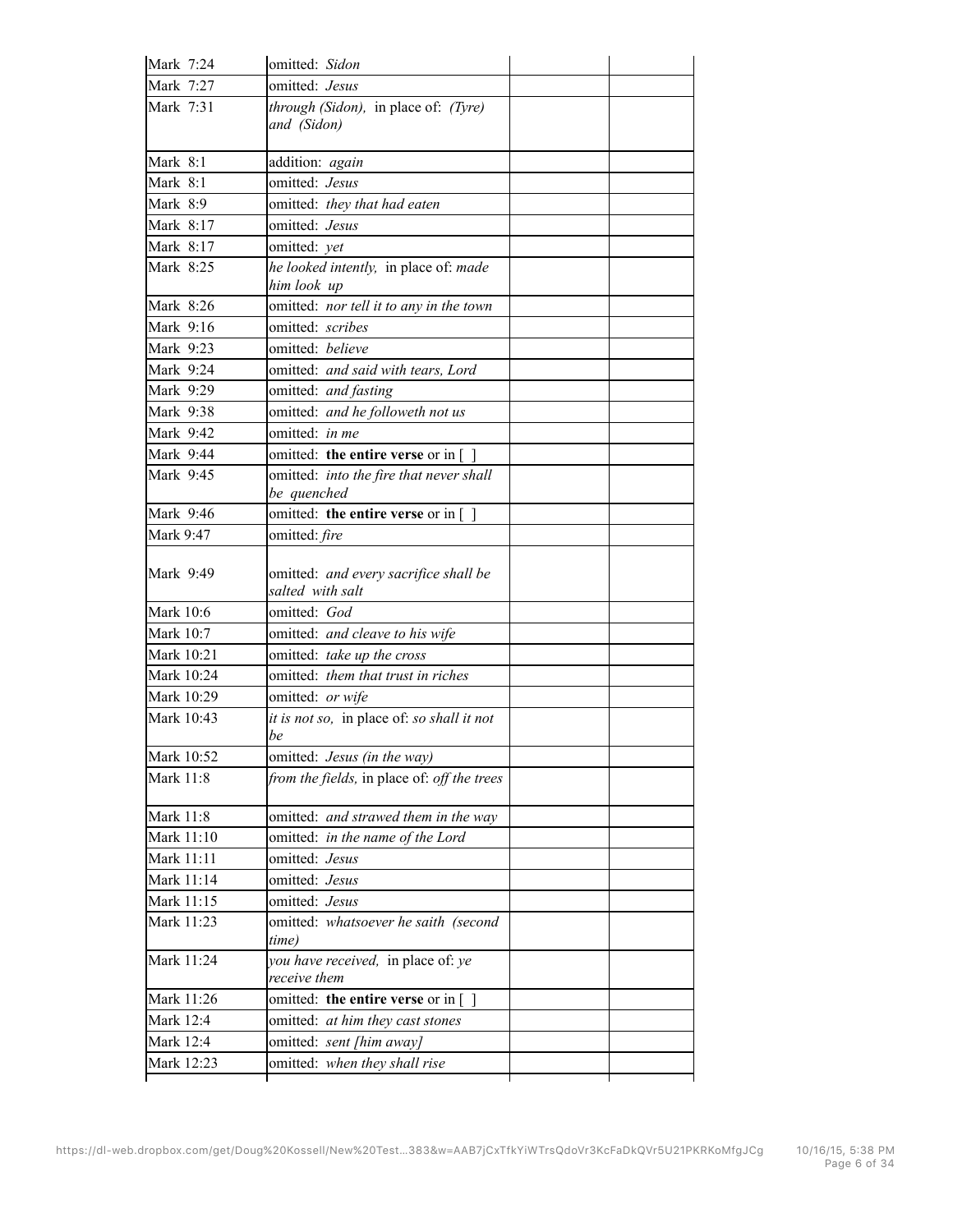| Mark 12:27       | omitted: God (of the living)                                      |  |
|------------------|-------------------------------------------------------------------|--|
| Mark 12:29       | omitted: of all the commandments (is)                             |  |
| Mark 12:30       | omitted: this is the first commandment                            |  |
| Mark 12:32       | omitted: God                                                      |  |
| Mark 12:33       | omitted: with all the soul                                        |  |
| Mark 12:41       | omitted: Jesus                                                    |  |
| Mark 13:8        | omitted: and troubles                                             |  |
| Mark 13:9        | you will stand before, in place of: ye<br>shall be brought before |  |
| Mark 13:11       | omitted: take no thought                                          |  |
| Mark 13:14       | omitted: spoken of by Daniel the<br>prophet                       |  |
| Mark 13:33       | omitted: and pray                                                 |  |
| Mark 14:19       | omitted: and another [said], Is it I?                             |  |
| Mark 14:22       | omitted: Jesus                                                    |  |
| Mark 14:22       | omitted: eat                                                      |  |
| Mark 14:24       | omitted: new                                                      |  |
| Mark 14:27       | omitted: this night                                               |  |
| Mark 14:45       | omitted: (Master), master                                         |  |
| Mark 14:51       | omitted: the young men                                            |  |
| Mark 14:65       | received, in place of: strike                                     |  |
| Mark 14:68       | omitted: and the cock crew                                        |  |
| Mark 14:70       | omitted: and thy speech agreeth                                   |  |
|                  | [thereto]                                                         |  |
| Mark 15:3        | omitted: bur He answered nothing                                  |  |
| Mark 15:4        | charges they bring, in place of: witness                          |  |
|                  | against                                                           |  |
| Mark 15:8        | went up, in place of: crying aloud                                |  |
| Mark 15:28       | omitted: the entire verse or in []                                |  |
| Mark 15:39       | omitted: so cried out                                             |  |
| Mark 16:8        | omitted: quickly *                                                |  |
| Mark 16:17       | omitted: new                                                      |  |
| Mark 16:18       | addition: in their hands                                          |  |
| Mark 16:20       | omitted: Amen                                                     |  |
| Mark 16:9-       | They put these verses in brackets,                                |  |
| 20               | indicating they do not belong in the text                         |  |
|                  | or they are omitted entirely.                                     |  |
| <b>Luke 1:28</b> | omitted: blessed [art] thou among                                 |  |
|                  | women                                                             |  |
| Luke 1:29        | omitted: when she saw [him]                                       |  |
| Luke 1:78        | shall visit us, in place of: hath visited                         |  |
|                  | us                                                                |  |
| Luke 2:5         | omitted: his wife                                                 |  |
| Luke 2:9         | omitted: And, lo                                                  |  |
| Luke 2:14        | men of good will, in place of: good will<br>toward men            |  |
| Luke 2:21        | omitted: of he child                                              |  |
| Luke 2:22        | their purification, in place of: her                              |  |
|                  |                                                                   |  |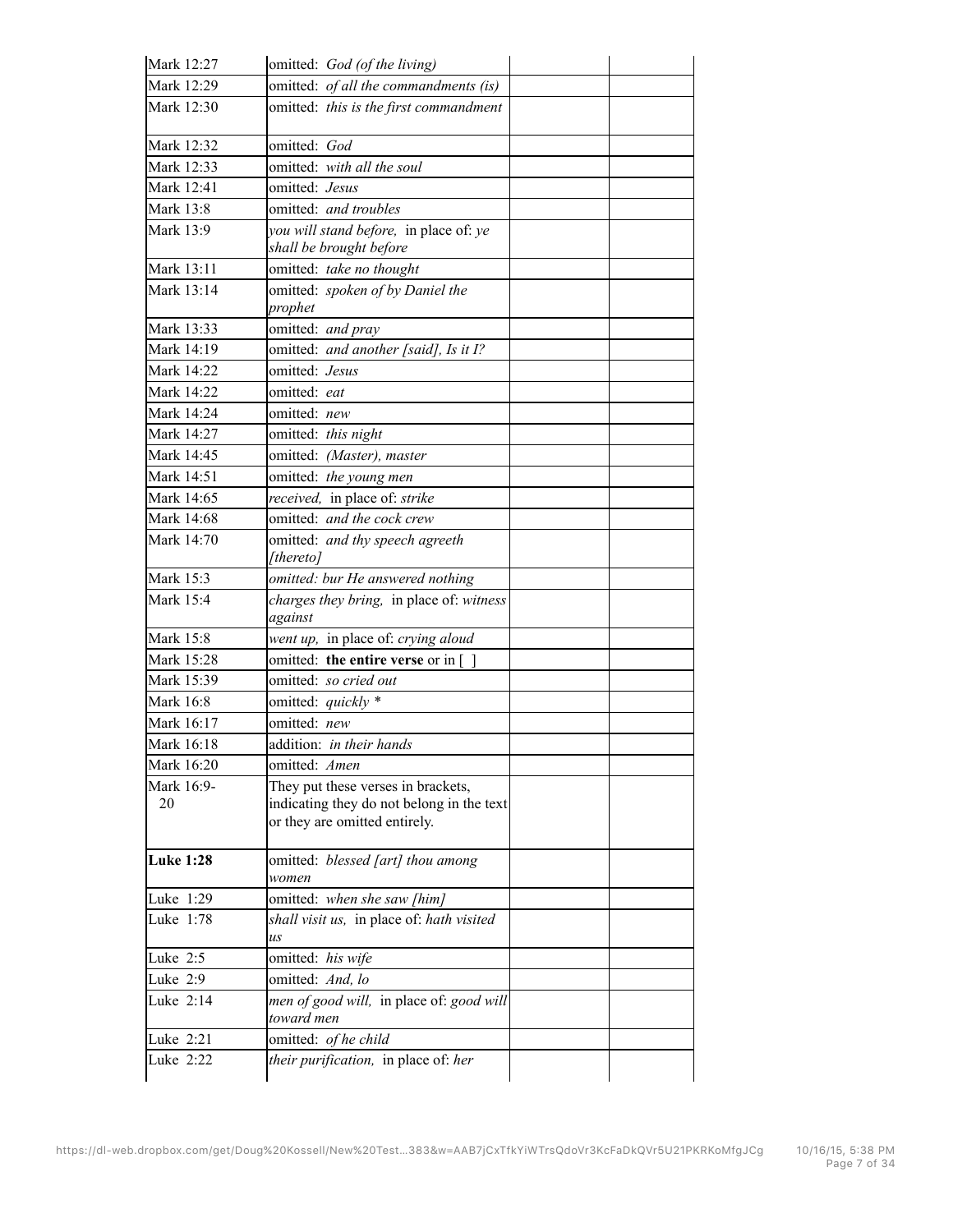|                                                                                                                               | purification                                                             |  |
|-------------------------------------------------------------------------------------------------------------------------------|--------------------------------------------------------------------------|--|
| Luke 2:33                                                                                                                     | His father and mother, in place of:<br>Joseph                            |  |
|                                                                                                                               | and his mother                                                           |  |
| Luke 2:40                                                                                                                     | omitted: in spirit                                                       |  |
| Luke 2:42                                                                                                                     | omitted: they went up to Jerusalem                                       |  |
| Luke 2:43                                                                                                                     | His parents, in place of: Joseph and                                     |  |
|                                                                                                                               | his                                                                      |  |
|                                                                                                                               | mother                                                                   |  |
| Luke 3:19                                                                                                                     | omitted: Philip's                                                        |  |
| Luke $4:1$                                                                                                                    | in o to (the wilderness), in place of:<br>into the<br>wilderness         |  |
| Luke 4:4                                                                                                                      | omitted: but by every word of God                                        |  |
| Luke $4:5$                                                                                                                    | omitted: high mountain                                                   |  |
| Luke 4:8                                                                                                                      | omitted: Get thee behind me, Satan                                       |  |
| Luke 4:8                                                                                                                      | omitted: for (it is written)                                             |  |
| Luke 4:18                                                                                                                     | omitted: to heal the brokenhearted                                       |  |
| Luke 4:41                                                                                                                     | omitted: Christ (the Son of God)                                         |  |
| Luke 4:44                                                                                                                     | Judea, in place of: Galilee                                              |  |
| Luke 5:17                                                                                                                     | omitted: (to heal) them                                                  |  |
| Luke 5:33                                                                                                                     | omitted: Why do?                                                         |  |
| Luke 5:36                                                                                                                     | no one tears, in place of: no man                                        |  |
|                                                                                                                               | putteth                                                                  |  |
| Luke 5:38                                                                                                                     | omitted: and both are preserved                                          |  |
| Luke 5:39                                                                                                                     | omitted: straightway                                                     |  |
| Luke $6:1$                                                                                                                    | omitted: second (sabbath) after the<br>first                             |  |
| Luke 6:10                                                                                                                     | omitted: unto the man                                                    |  |
| Luke 6:10                                                                                                                     | omitted: whole as the other                                              |  |
| Luke 6:26                                                                                                                     | omitted: of you                                                          |  |
| Luke 6:45                                                                                                                     | omitted: treasure of his heart (bringeth                                 |  |
|                                                                                                                               | forth                                                                    |  |
|                                                                                                                               | that which is evil)                                                      |  |
|                                                                                                                               | because it had been well built, in place<br>of:                          |  |
|                                                                                                                               | for it was founded upon a rock                                           |  |
|                                                                                                                               | omitted: that had been sick                                              |  |
|                                                                                                                               | to the Lord, in place of. to Jesus                                       |  |
|                                                                                                                               | omitted: Jesus                                                           |  |
|                                                                                                                               | omitted: prophet                                                         |  |
|                                                                                                                               | omitted: the Baptist                                                     |  |
|                                                                                                                               | omitted: And the Lord said,                                              |  |
|                                                                                                                               | to them, in place of: unto him                                           |  |
|                                                                                                                               | Gerasenes, omitted: Gadarenes                                            |  |
| Luke 6:48<br>Luke 7:10<br>Luke 7:19<br>Luke 7:22<br>Luke 7:28<br>Luke 7:28<br>Luke 7:31<br>Luke 8:3<br>Luke 8:26<br>Luke 8:27 | for a long time wore no clothes, in<br>place of:<br>had devils long time |  |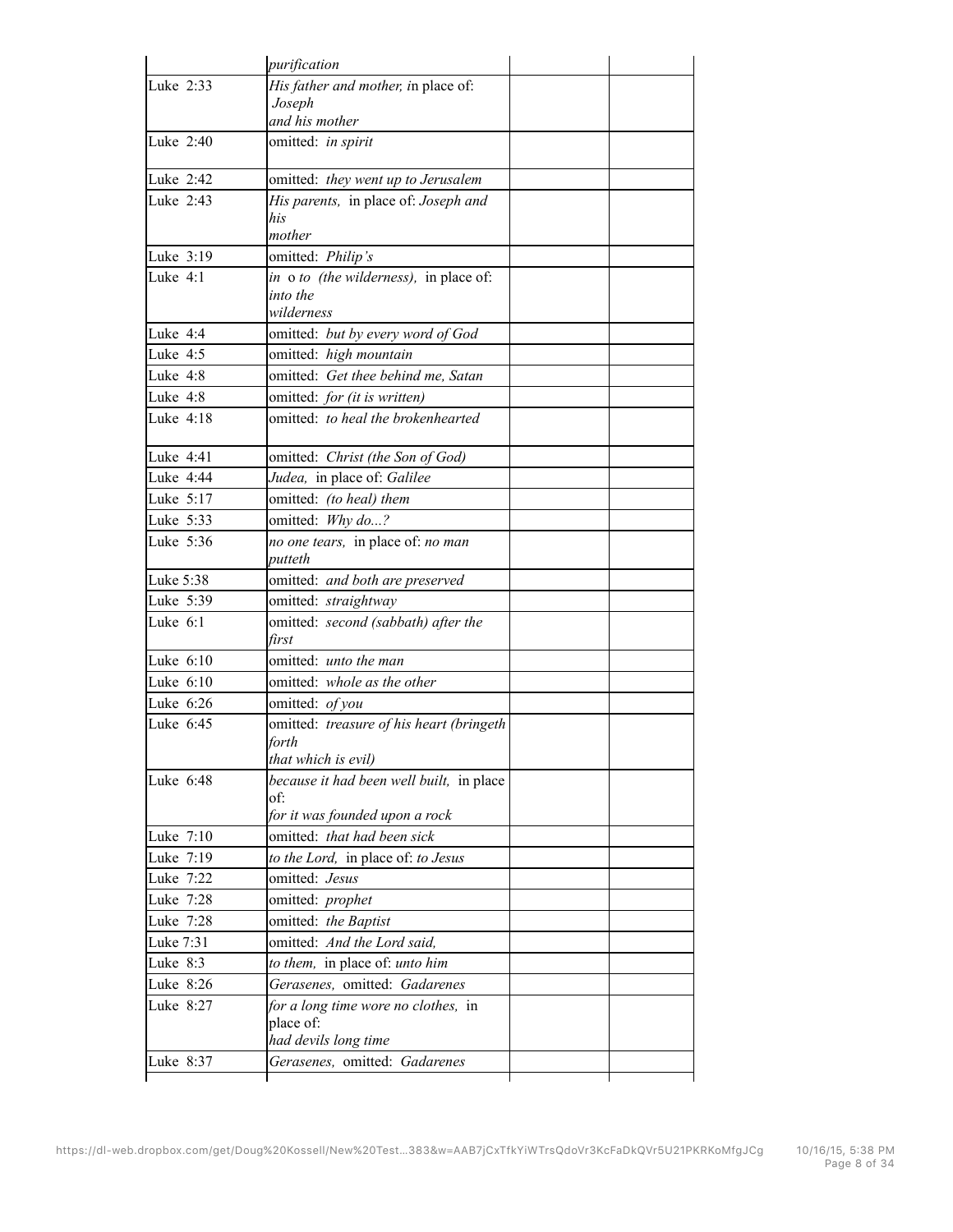| Luke 8:38  | omitted: Jesus                                    |  |
|------------|---------------------------------------------------|--|
| Luke 8:43  | omitted or in []: which had spend all             |  |
|            | her                                               |  |
|            | living upon physicians                            |  |
| Luke 8:45  | omitted: and they that were with him              |  |
| Luke 8:45  | omitted: and sayest thou, Who touched<br>me?      |  |
|            | (last part of verse)                              |  |
| Luke 8:48  | omitted: be of good comfort (see                  |  |
|            | Mt. 9:22)                                         |  |
| Luke 8:49  | addition: more, anymore                           |  |
| Luke 8:51  | addition: with Him                                |  |
| Luke 8:54  | omitted: And he put them all out                  |  |
| Luke 9:10  | omitted: into a desert place                      |  |
| Luke 9:35  | My Chosen One, in place of: beloved               |  |
| Luke 9:43  | omitted: Jesus                                    |  |
| Luke 9:48  | is, in place of: shall be (great)                 |  |
| Luke 9:50  | you, in place of: we                              |  |
| Luke 9:54  | omitted: even as Elias did                        |  |
| Luke 9:55  | omitted: and said, Ye know not what               |  |
|            | manner                                            |  |
|            | of spirit ye are of                               |  |
| Luke 9:56  | omitted: For the Son of man is not<br>come to     |  |
|            | destroy men's lives, but to save [them]           |  |
| Luke 9:57  | omitted: Lord                                     |  |
| Luke 9:59  | omitted: Lord                                     |  |
| Luke 9:60  | omitted: Jesus                                    |  |
| Luke 10:1  | seventy-two, in place of: seventy                 |  |
| Luke 10:11 | addition: to our feet                             |  |
| Luke 10:15 | will not be exalted to heaven, will you?,         |  |
|            | in                                                |  |
|            | place of: which are exalted to heaven             |  |
| Luke 10:17 | seventy-two, in place of: seventy                 |  |
| Luke 10:21 | omitted: Jesus                                    |  |
| Luke 10:35 | omitted: when he departed                         |  |
| Luke 10:38 | omitted: into her house                           |  |
| Luke 10:39 | the Lord's, in place of: Jesus'                   |  |
| Luke 10:41 | the Lord, in place of: Jesus                      |  |
| Luke 11:2  | omitted: our (Father) which art in                |  |
| Luke 11:2  | heaven                                            |  |
|            | omitted: Thy will be done, as in<br>heaven, so in |  |
|            | earth                                             |  |
| Luke 11:4  | omitted: but deliver us from evil                 |  |
| Luke 11:11 | omitted: bread will he give him a                 |  |
|            | stone? or if                                      |  |
| Luke 11:15 | Beelzebul, or Beelzebu, in place of:              |  |
|            | Beelzebub                                         |  |
| Luke 11:29 | omitted: the prophet                              |  |
| Luke 11:44 | omitted: scribes and Pharisees,                   |  |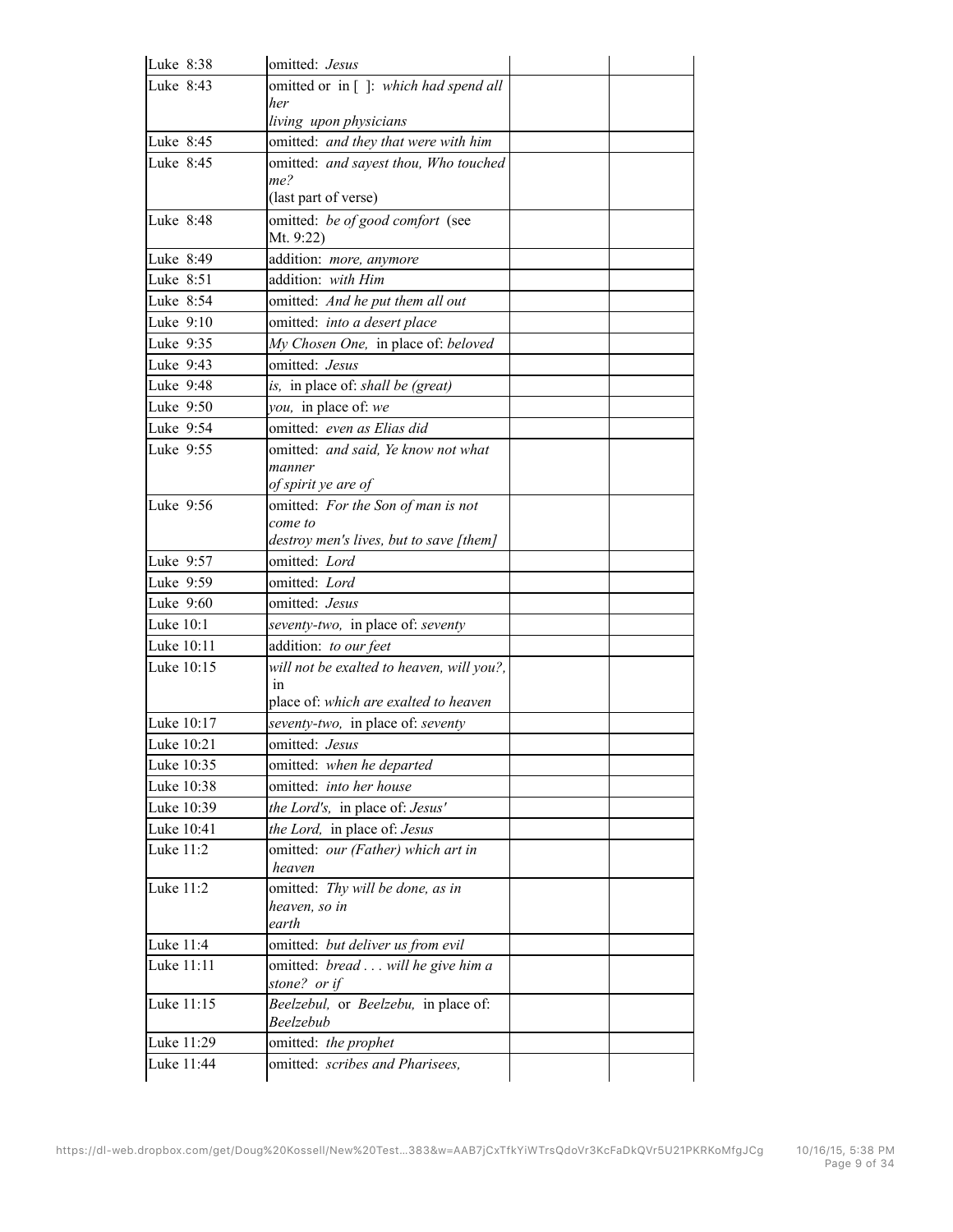|            | hypocrites                                                            |  |
|------------|-----------------------------------------------------------------------|--|
| Luke 11:48 | omitted: their sepulchers                                             |  |
| Luke 11:53 | and when He left there, in place of:                                  |  |
|            | And as he                                                             |  |
|            | said these things unto them                                           |  |
| Luke 11:54 | omitted: seeking                                                      |  |
| Luke 11:54 | omitted: that they might accuse him                                   |  |
| Luke 12:15 | addition: all, every form, (of greed)                                 |  |
| Luke 12:18 | all my grain, in place of: all my fruits                              |  |
| Luke 12:27 | Variant expression used: they neither                                 |  |
|            | spin nor weave, in place of, they grow:                               |  |
| Luke 12:31 | they toil not, they spin not<br>His kingdom, in place of: the kingdom |  |
|            | of God                                                                |  |
| Luke 12:39 | omitted: he would have watched                                        |  |
| Luke 13:2  | omitted: Jesus                                                        |  |
| Luke 13:9  | omitted: after that                                                   |  |
| Luke 13:15 | You hypocrites, in place of: Thou                                     |  |
|            | hypocrite                                                             |  |
| Luke 13:19 | omitted: a great (tree)                                               |  |
| Luke 13:25 | omitted: Lord, (Lord)                                                 |  |
| Luke 13:31 | at that time, in place of: The same day                               |  |
| Luke 13:35 | omitted: <i>desolate</i>                                              |  |
| Luke 13:35 | omitted: verily                                                       |  |
| Luke 14:3  | addition: <i>or not?</i>                                              |  |
| Luke 14:5  | son, in place of: ass                                                 |  |
| Luke 14:17 | omitted: all                                                          |  |
| Luke 15:22 | addition: Quickly                                                     |  |
| Luke 16:6  | Variant expression used: bills in place                               |  |
|            | of <i>bill</i>                                                        |  |
| Luke 16:7  | Variant expression used: bills in place<br>of bill                    |  |
| Luke 16:12 | Variant expression used: our, in place                                |  |
|            | of, your (own?)                                                       |  |
| Luke 16:9  | it fails (the mammon), in place of: ye                                |  |
|            | fail                                                                  |  |
| Luke 16:21 | omitted: crumbs                                                       |  |
| Luke 17:3  | omitted: against thee                                                 |  |
| Luke 17:9  | omitted: I trow not                                                   |  |
| Luke 17:24 | omitted: in his day                                                   |  |
| Luke 17:36 | omitted: the entire verse or in $\lceil \ \rceil$                     |  |
| Luke 18:24 | omitted: he was very sorrowful                                        |  |
| Luke 18:28 | our possessions, homes, etc., in place<br>of: all                     |  |
| Luke 19:5  | omitted: saw him                                                      |  |
| Luke 19:45 | omitted: and them that bought                                         |  |
| Luke 19:46 | shall be, in place of: is                                             |  |
| Luke 20:5  | omitted: then                                                         |  |
| Luke 20:13 | omitted: when they see him                                            |  |
| Luke 20:23 | omitted: Why tempt ye me?                                             |  |
|            |                                                                       |  |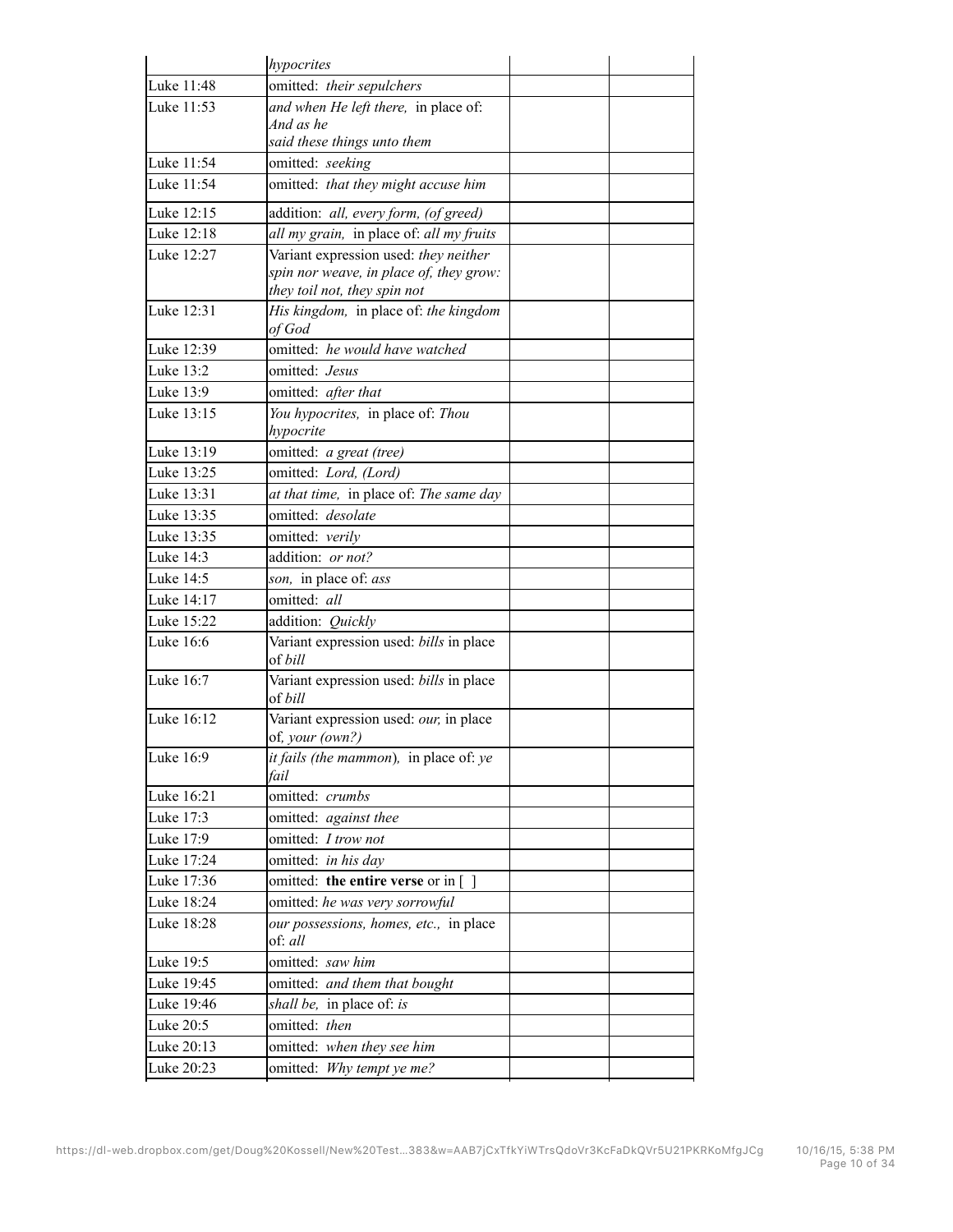| Luke 20:30 | omitted: took her to wife, and he died<br>childless                                      |  |
|------------|------------------------------------------------------------------------------------------|--|
| Luke 21:4  | omitted: of God                                                                          |  |
| Luke 21:36 | that you may have strength in place of:<br>that<br>ye may be accounted worthy            |  |
| Luke 22:14 | omitted: twelve                                                                          |  |
| Luke 22:18 | addition: from now on                                                                    |  |
| Luke 22:20 | omitted: the entire verse or in []                                                       |  |
| Luke 22:31 | omitted: And the Lord said                                                               |  |
| Luke 22:43 | omitted: the entire verse or in $\lceil \ \rceil$                                        |  |
| Luke 22:44 | omitted: the entire verse or in [                                                        |  |
| Luke 22:61 | addition: today                                                                          |  |
| Luke 22:63 | omitted: Jesus                                                                           |  |
| Luke 22:64 | omitted: they struck him on the face                                                     |  |
| Luke 22:68 | omitted: also                                                                            |  |
| Luke 22:68 | omitted: me, nor let me go                                                               |  |
| Luke 23:2  | our, in place of: the (nation)                                                           |  |
| Luke 23:6  | omitted: of Galilee                                                                      |  |
| Luke 23:15 | he sent him back to us, in place of: $I$<br>sent you<br>to him                           |  |
| Luke 23:17 | omitted: the entire verse or in []                                                       |  |
| Luke 23:23 | omitted: and of the chief priests                                                        |  |
| Luke 23:25 | omitted: (released) unto them                                                            |  |
| Luke 23:38 | omitted or between []: written over<br>him in<br>letters of Greek, and Latin, and Hebrew |  |
| Luke 23:39 | Are you not, in place of: If thou be                                                     |  |
| Luke 23:42 | omitted: Lord and wording changed<br>slightly                                            |  |
| Luke 23:43 | omitted: Jesus                                                                           |  |
| Luke 23:44 | addition: now                                                                            |  |
| Luke 23:45 | lacked, in place of: was darkened                                                        |  |
| Luke 24:1  | omitted: and certain others with them                                                    |  |
| Luke 24:3  | omitted: of the Lord Jesus                                                               |  |
| Luke 24:6  | omitted: He is not here, but is risen                                                    |  |
| Luke 24:12 | omitted: the entire verse or in []                                                       |  |
| Luke 24:12 | omitted: stooping down                                                                   |  |
| Luke 24:12 | omitted: laid                                                                            |  |
| Luke 24:17 | and they stood still, in place of: as ye<br>walk                                         |  |
| Luke 24:36 | omitted: Jesus                                                                           |  |
| Luke 24:40 | omitted: the entire verse or in $\lceil \ \rceil$                                        |  |
| Luke 24:42 | omitted: and of an honeycomb                                                             |  |
| Luke 24:46 | omitted: and thus it behoved                                                             |  |
| Luke 24:47 | for (forgiveness), in place of: and                                                      |  |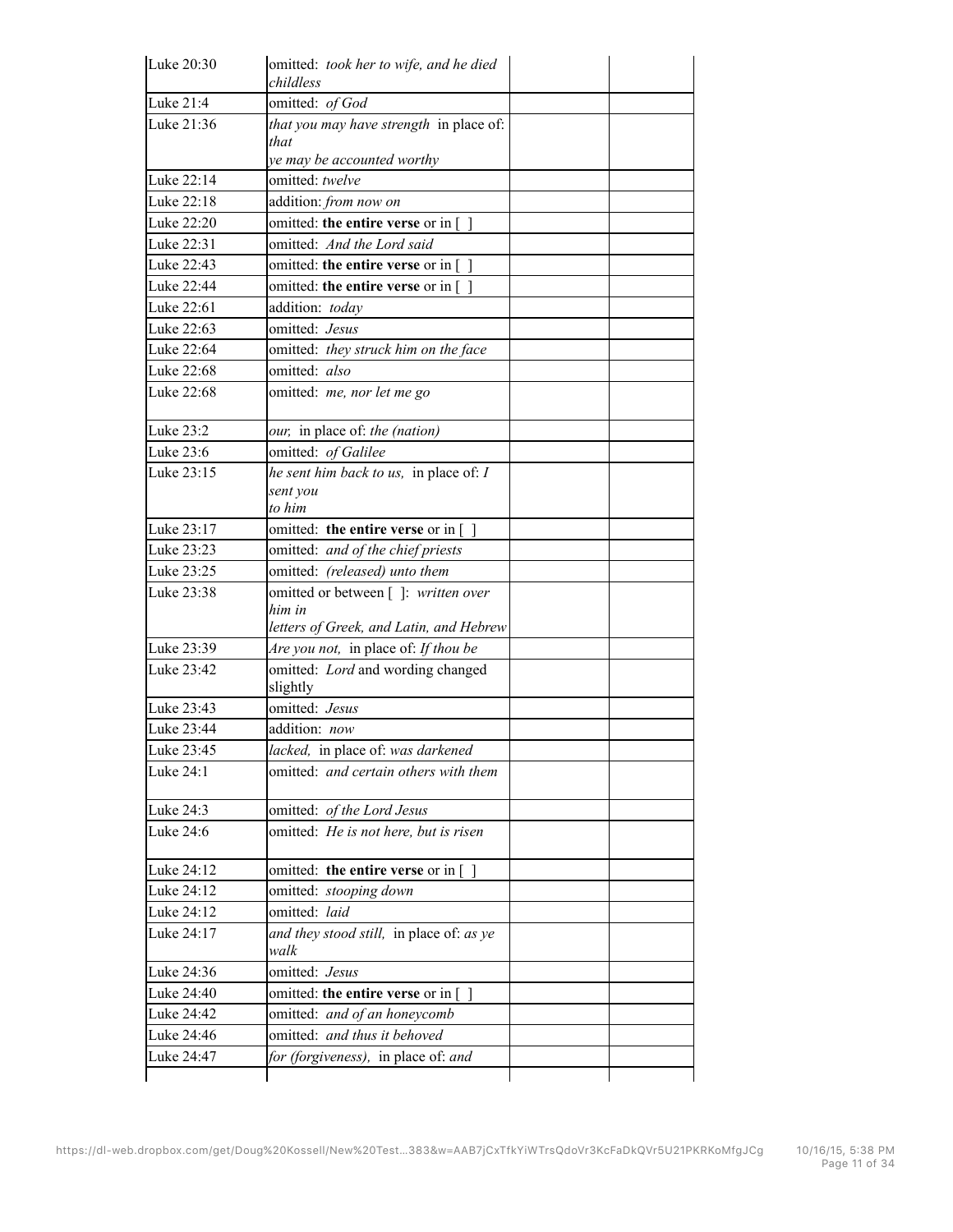| Luke 24:49  | omitted: of Jerusalem                                                                                     |  |
|-------------|-----------------------------------------------------------------------------------------------------------|--|
| Luke 24:51  | omitted: and carried up into heaven                                                                       |  |
| Luke 24:52  | omitted: And they worshipped him                                                                          |  |
| Luke 24:53  | omitted: praising                                                                                         |  |
| Luke 24:53  | omitted: Amen                                                                                             |  |
| John 1:3, 4 | Variant expression used: That which<br>was in Him was life, in place of that<br>was made, In Him was life |  |
| John 1:14   | only, in place of: only begotten                                                                          |  |
| John 1:16   | Because, in place of: And                                                                                 |  |
| John 1:18   | the only begotten God, in place of: the<br>only begotten Son                                              |  |
| John 1:27   | omitted: is preferred before me                                                                           |  |
| John 1:28   | Bethany, in place of: Bethabara                                                                           |  |
| John 1:51   | omitted: Hereafter                                                                                        |  |
| John $2:17$ | will consume, in place of: hath eaten                                                                     |  |
| John 2:22   | omitted: unto them                                                                                        |  |
| John 3:2    | omitted: Jesus                                                                                            |  |
| John 3:13   | omitted or in [ ]: which is in heaven                                                                     |  |
| John 3:15   | omitted: should not perish                                                                                |  |
| John 3:16   | only, in place of: only begotten                                                                          |  |
| John 3:18   | only, in place of: only begotten                                                                          |  |
| John 3:34   | omitted: God (giveth not)                                                                                 |  |
| John 4:16   | omitted: Jesus                                                                                            |  |
| John 4:42   | omitted: the Christ                                                                                       |  |
| John 4:46   | omitted: Jesus                                                                                            |  |
| John 5:2    | Bethzatha, in place of: Bethesda                                                                          |  |
| John 5:3    | omitted: waiting for the moving of the<br>water.                                                          |  |
| John 5:4    | omitted: the entire verse or in $\lceil \ \rceil$                                                         |  |
| John 5:16   | omitted: and sought to slay him,                                                                          |  |
| John 5:17   | omitted: Jesus                                                                                            |  |
| John 5:30   | omitted: the Father                                                                                       |  |
| John 6:11   | omitted: to the disciples, and the<br>disciples                                                           |  |
| John 6:14   | omitted: Jesus                                                                                            |  |
| John 6:22   | omitted: whereinto his disciples were<br>entered                                                          |  |
| John 6:39   | omitted: the Father's                                                                                     |  |
| John 6:47   | omitted: on me                                                                                            |  |
| John 6:51   | omitted: which I will give (this phrase<br>is repeated twice in this vs.)                                 |  |
| John 6:58   | omitted: manna                                                                                            |  |
| John 6:65   | the Father, in place of: my Father                                                                        |  |
| John 6:69   | omitted: the Christ                                                                                       |  |
| John 6:69   | the Holy One of God, in place of: the<br>Son of the living God                                            |  |
| John 7:8    | I do not go up, in place of: I go not up<br>yet                                                           |  |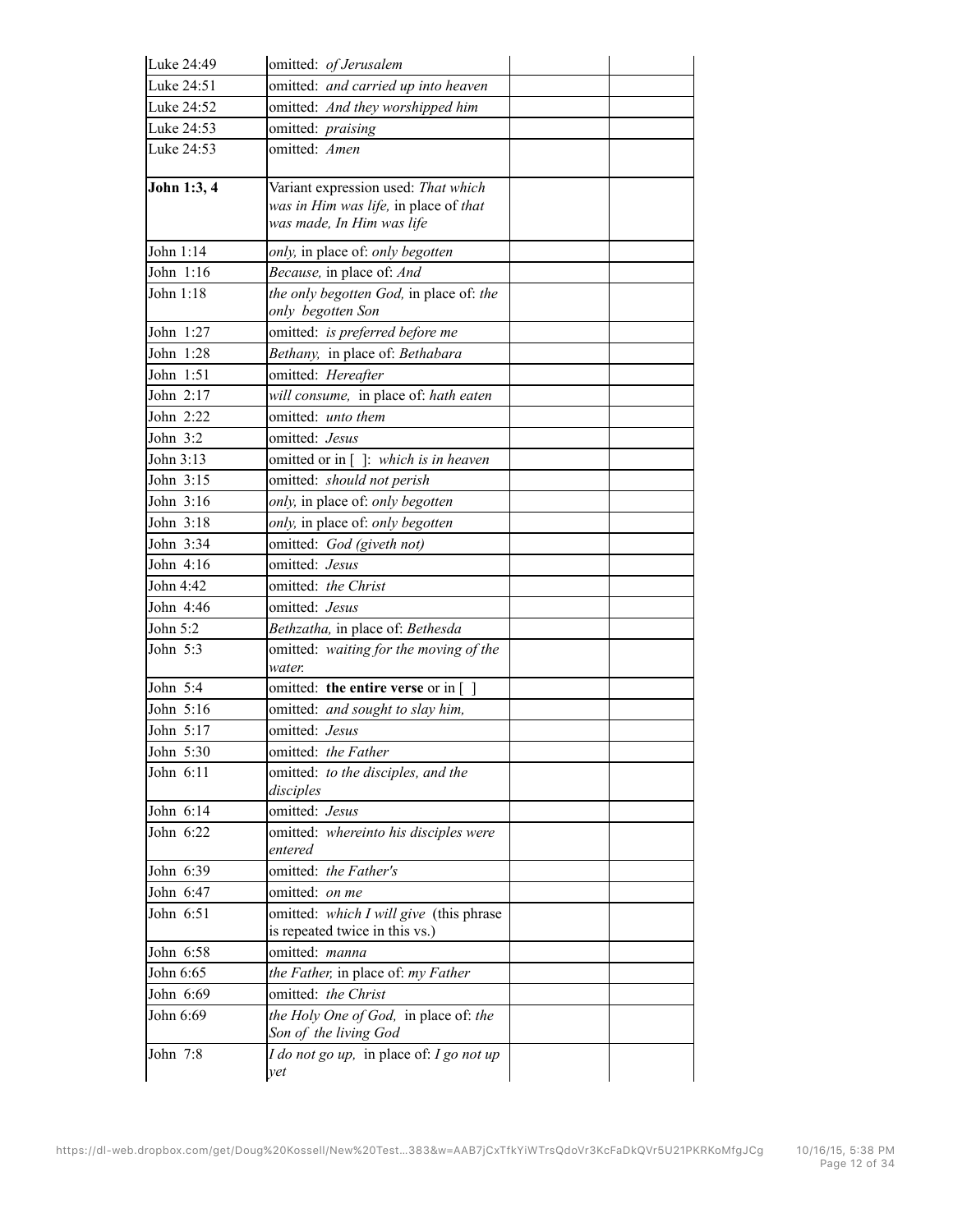| John 7:26  | omitted: the very (Christ)                           |  |
|------------|------------------------------------------------------|--|
| John 7:29  | omitted: But                                         |  |
| John 7:33  | omitted: unto them                                   |  |
| John 7:39  | omitted: Holy (Spirit)                               |  |
| John 7:40  | some, in place of: many                              |  |
| John 7:46  | omitted: like this man                               |  |
| John 7:50  | omitted. by night                                    |  |
| John 7:53- | omitted: the entire portion, or in $\lceil \ \rceil$ |  |
| 8:11       |                                                      |  |
| John 8:1   | omitted: Jesus                                       |  |
| John 8:4   | omitted: Master                                      |  |
| John 8:6   | omitted: Jesus                                       |  |
| John 8:9   | omitted: being convicted by their own                |  |
|            | conscience                                           |  |
| John 8:9   | omitted: even unto the last                          |  |
| John 8:9   | omitted: <i>Jesus</i>                                |  |
| John 8:10  | omitted: Jesus                                       |  |
| John 8:10  | omitted: and saw none but the woman                  |  |
|            |                                                      |  |
| John 8:10  | omitted: those thine accusers                        |  |
| John 8:11  | omitted: Lord                                        |  |
| John 8:11  | omitted: Jesus                                       |  |
| John 8:11  | addition: from now on                                |  |
| John 8:16  | omitted. the Father                                  |  |
| John 8:20  | omitted: Jesus                                       |  |
| John 8:21  | omitted: Jesus                                       |  |
| John 8:28  | the (Father), in place of: my (Father)               |  |
| John 8:29  | omitted. the Father                                  |  |
| John 8:38  | the (Father), in place of: my (Father)               |  |
| John 8:38  | heard, in place of: seen                             |  |
| John 8:39  | omitted: would do (the works of                      |  |
|            | Abraham)                                             |  |
| John 8:54  | our (God), in place of: your (God)                   |  |
| John 8:59  | omitted: and going through the midst                 |  |
|            | of them,                                             |  |
|            | and so passed by                                     |  |
| John 9:4   | We (must work), in place of: $I$ (must<br>work)      |  |
| John 9:6   | omitted: of the blind man                            |  |
| John 9:8   | beggar, in place of: blind                           |  |
| John 9:9   | addition: no                                         |  |
| John 9:11  | omitted: the pool                                    |  |
| John 9:35  | Son of man, in place of: Son of God                  |  |
|            |                                                      |  |
| John 10:13 | omitted: The hireling fleeth                         |  |
| John 10:14 | omitted: and know my sheep, and am                   |  |
|            | know of                                              |  |
|            | mine                                                 |  |
| John 10:26 | omitted: as I said unto you                          |  |
| John 10:32 | the Father, in place of: my Father                   |  |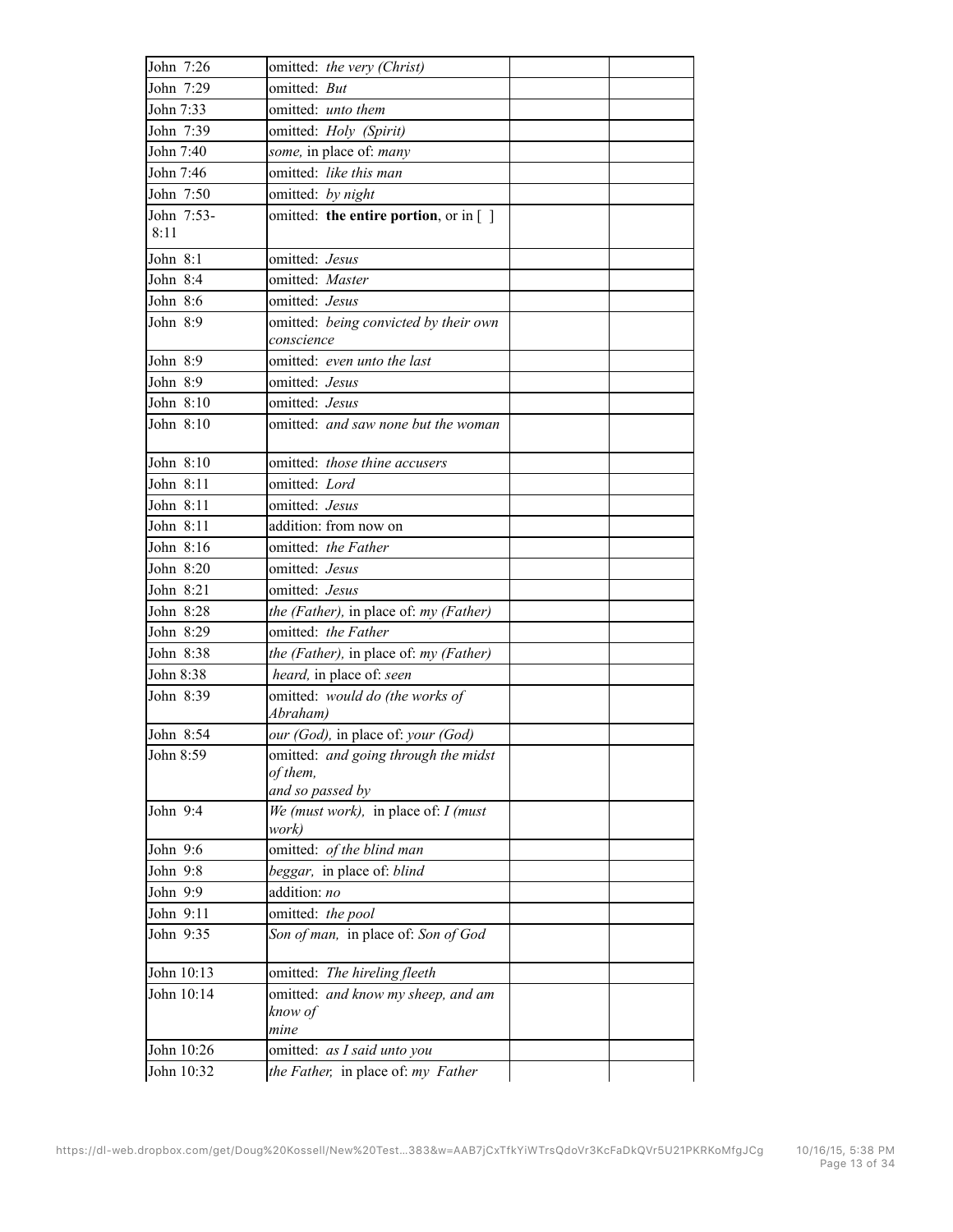| John 10:38 | understand, in place of. believe                                                                                                                                          |  |
|------------|---------------------------------------------------------------------------------------------------------------------------------------------------------------------------|--|
| John 11:30 | addition: yet                                                                                                                                                             |  |
| John 11:31 | supposing, thinking, etc., in place of:<br>saying                                                                                                                         |  |
| John 11:41 | omitted: where the dead was laid                                                                                                                                          |  |
| John 11:45 | omitted: <i>Jesus</i>                                                                                                                                                     |  |
| John 11:50 | for you, in place of for us                                                                                                                                               |  |
| John 12:1  | omitted: which had been dead                                                                                                                                              |  |
| John 12:7  | in order that she may keep, in place of:<br>hath                                                                                                                          |  |
| John 12:41 | she kept this<br>because, in place of: when                                                                                                                               |  |
| John 12:47 |                                                                                                                                                                           |  |
| John 13:2  | keep, in place of: believe<br>begun, during, etc., in place of: being                                                                                                     |  |
|            | ended                                                                                                                                                                     |  |
| John 13:3  | omitted: Jesus                                                                                                                                                            |  |
| John 13:18 | my bread, in place of: bread with me                                                                                                                                      |  |
| John 13:32 | omitted. If God is glorified in him,                                                                                                                                      |  |
| John 14:12 | the Father, in place of: my Father                                                                                                                                        |  |
| John 14:14 | addition: Me                                                                                                                                                              |  |
| John 14:15 | you will keep (future), in place of: keep                                                                                                                                 |  |
|            | (imperative)                                                                                                                                                              |  |
| John 14:17 | is in you, in place of: shall be in you                                                                                                                                   |  |
| John 14:28 | omitted: I said (I go)                                                                                                                                                    |  |
| John 14:28 | the (Father is greater), in place of: my<br>(Father is greater)                                                                                                           |  |
| John 15:7  | ask (imperative), in place of: ye shall<br>ask<br>(future)                                                                                                                |  |
| John 15:10 | the (Father), in place of: my (Father)                                                                                                                                    |  |
| John 16:3  | omitted: unto you                                                                                                                                                         |  |
| John 16:4  | their (hour), in place of: the (hour)                                                                                                                                     |  |
| John 16:10 | to the (Father), in place of: to my<br>Father)                                                                                                                            |  |
| John 16:16 | omitted: because I go to the Father                                                                                                                                       |  |
| John 16:23 | if you shall ask the Father for anything,<br>He will give it to you in My name, in<br>place of: Whatsoever ye shall ask the<br>Father in my<br>name, he will give it you. |  |
| John 16:33 | you have (tribulation), in place of: ye<br>shall<br>have                                                                                                                  |  |
| John 17:11 | omitted: those whom thou hast given<br>me                                                                                                                                 |  |
| John 17:12 | omitted: in the world                                                                                                                                                     |  |
| John 17:12 | Thy name which Thou has given me, in<br>place                                                                                                                             |  |
|            | of: I kept them in thy name                                                                                                                                               |  |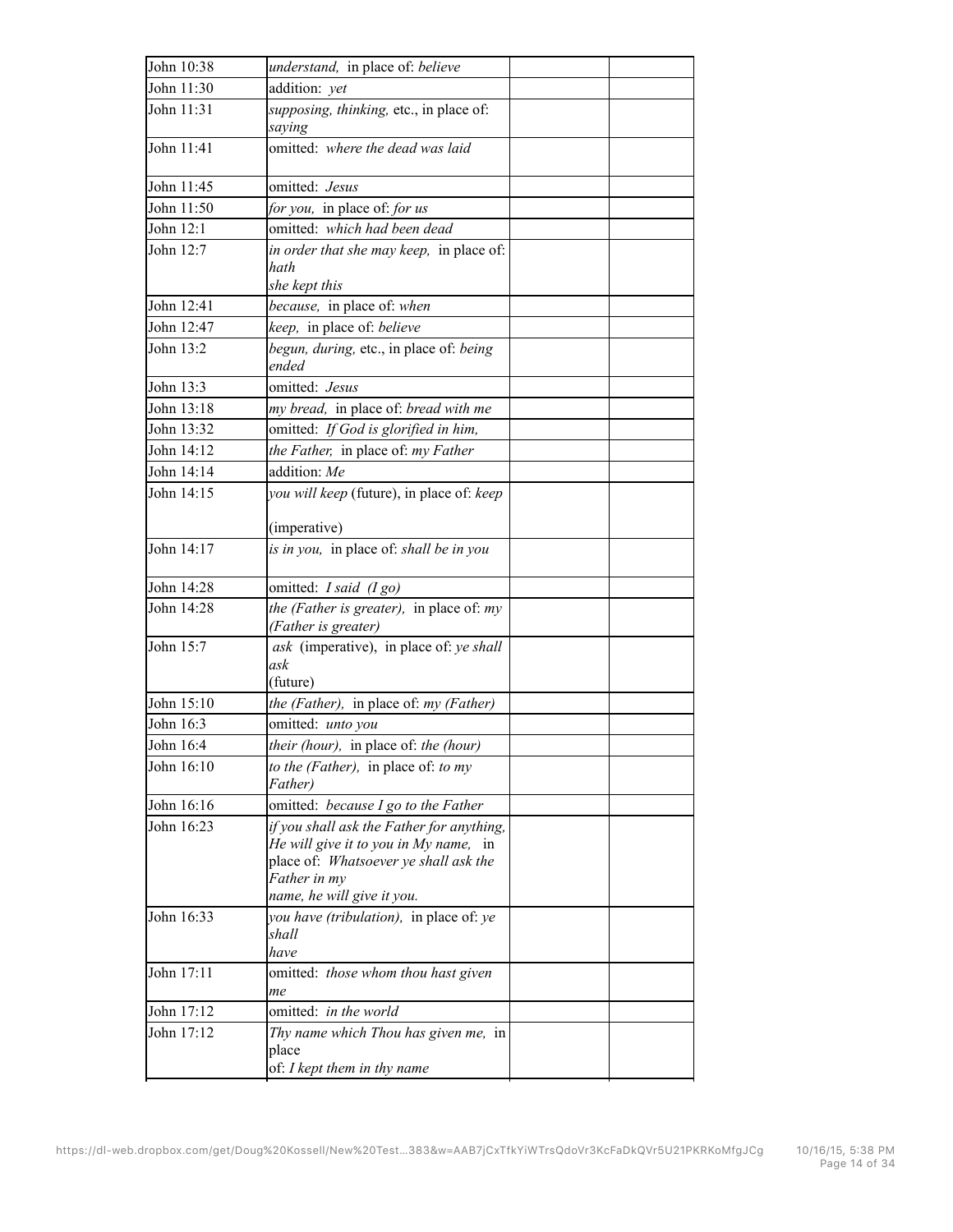| John 17:17       | omitted: thy (truth)                              |  |
|------------------|---------------------------------------------------|--|
| John 18:5        | omitted: Jesus (saith unto them)                  |  |
| John 18:13       | omitted: Him                                      |  |
| John 18:20       | where all the Jews come together, in              |  |
|                  | place of:                                         |  |
|                  | whither the Jews always resort                    |  |
| John 18:29       | omitted: against                                  |  |
| John 18:36       | omitted: now                                      |  |
| John 18:40       | omitted: all                                      |  |
| John 19:3        | addition: to com up to Him                        |  |
| John 19:7        | the law, in place of: our law                     |  |
| John 19:16       | omitted: And they took Jesus, and let<br>him      |  |
|                  | away                                              |  |
| John 19:26       | Omitted: His (mother, Women)                      |  |
| John 19:38       | omitted: (the body of) Jesus (last                |  |
|                  | phrase)                                           |  |
| John 19:39       | omitted: Jesus                                    |  |
| John 20:16       | addition: in Hebrew                               |  |
| John 20:17       | to the Father, in place of: to my Father          |  |
| John 20:18       | "I have seen the Lord," in place of:              |  |
|                  | that she                                          |  |
|                  | had seen the Lord                                 |  |
| John 20:19       | omitted: assembled                                |  |
| John 20:23       | have been (forgiven), in place of: are            |  |
|                  |                                                   |  |
| John 20:29       | omitted: Thomas                                   |  |
| John 21:3        | omitted: immediately                              |  |
| <b>Acts 1:14</b> | omitted: and supplication                         |  |
| Acts 1:15        | brethren, in place of: disciples                  |  |
| Acts $2:1$       | together, in place of: with one accord            |  |
| Acts $2:7$       | omitted: one to another                           |  |
| Acts 2:23        | omitted: ye have taken                            |  |
| Acts 2:30        | omitted: according to the flesh, he               |  |
|                  | would raise up Christ                             |  |
| Acts 2:31        | omitted: his soul                                 |  |
| Acts 2:33        | omitted: now                                      |  |
| Acts 2:41        | omitted: gladly (received)                        |  |
| Acts 2:44        | omitted: were (together) and                      |  |
| Acts 2:47        | omitted: to the church                            |  |
| Acts $3:6$       | omitted: rise up and                              |  |
| Acts $3:7$       | omitted: the entire verse or in $\lceil \ \rceil$ |  |
| Acts 3:11        | omitted: the lame man which was<br>healed         |  |
| Acts 3:20        | appointed, in place of: before was<br>preached    |  |
| Acts 3:21        | omitted: all                                      |  |
| Acts 3:24        | announced, in place of: foretold                  |  |
| Acts 3:26        | omitted: Jesus                                    |  |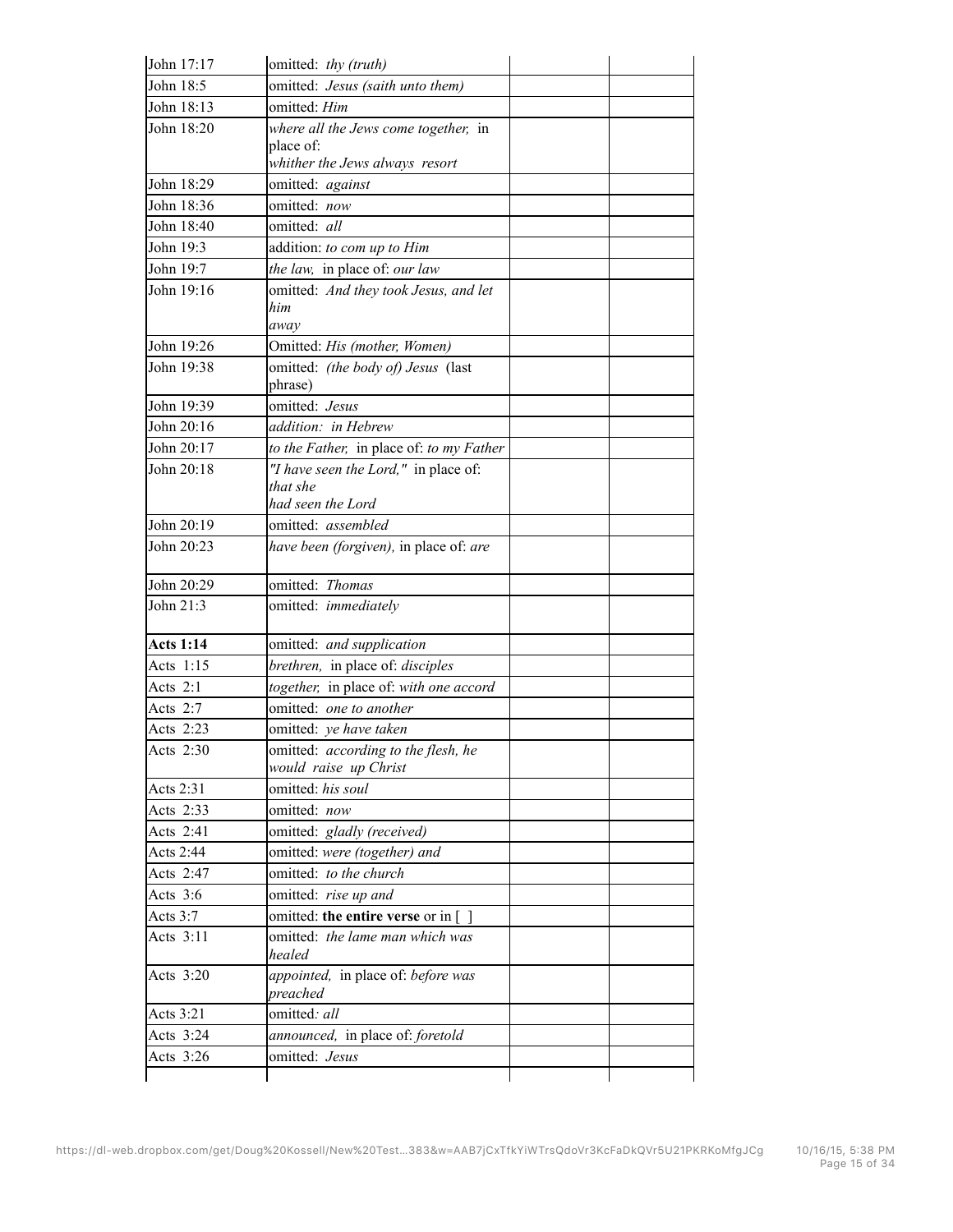| Acts 3:26  | Servant, in place of. Son                               |  |
|------------|---------------------------------------------------------|--|
| Acts $4:1$ | high priests, in place of: priests                      |  |
| Acts 4:24  | omitted: God (which made heaven)                        |  |
| Acts 4:25  | addition: by the Holy Spirit                            |  |
| Acts 4:30  | servant, in place of: child                             |  |
| Acts 5:16  | people in the vicinity of Jerusalem, in                 |  |
|            | place of: out of the cities round about                 |  |
|            | unto Jerusalem                                          |  |
| Acts 5:23  | omitted: without                                        |  |
| Acts 5:24  | omitted: high priest and                                |  |
| Acts 5:25  | omitted: saying                                         |  |
| Acts 5:34  | the men, in place of: the apostles                      |  |
| Acts 5:38  | Leave them in place of let them alone                   |  |
| Acts 5:41  | the Name, in place of: his name                         |  |
| Acts $6:3$ | omitted: Holy                                           |  |
| Acts 6:8   | grace, in place of: faith                               |  |
| Acts 6:13  | omitted: blasphemous                                    |  |
| Acts 7:19  | omitted: our (fathers)                                  |  |
| Acts 7:30  | omitted: (angel) of the Lord                            |  |
| Acts 7:32  | omitted: God (of Isaac) God (of Jacob)                  |  |
|            |                                                         |  |
| Acts 7:37  | omitted: the Lord your (God)                            |  |
| Acts 7:37  | omitted: him shall ye hear                              |  |
| Acts 7:46  | house (of Jacob), in place of: God (of<br>Jacob)        |  |
| Acts 8:18  | omitted: holy                                           |  |
| Acts 8:37  | omitted: the entire verse or in $\lceil \ \rceil$       |  |
| Acts 9:5   | omitted: the Lord (said)                                |  |
| Acts 9:5   | omitted: it is hard for thee to kick                    |  |
|            | against the pricks                                      |  |
| Acts 9:6   | omitted: And he trembling and                           |  |
|            | astonished said, Lord what wilt thou<br>have me to do?  |  |
| Acts 9:6   | omitted: And he trembling and                           |  |
|            | astonished said, Lord what wilt Thou                    |  |
|            | have me to do?                                          |  |
|            | And the Lord said unto him or part of                   |  |
|            | this verse may be omitted                               |  |
| Acts 9:20  | Jesus, in place of: Christ                              |  |
| Acts 9:25  | his disciples, in place of: the disciples               |  |
| Acts 9:29  | omitted: in the name of the Lord                        |  |
|            | (Jesus)                                                 |  |
| Acts 9:29  | omitted: Jesus                                          |  |
| Acts 9:31  | the church, in place of: the churches                   |  |
| Acts 10:6  | omitted: he shall tell thee what thou<br>oughtest to do |  |
| Acts 10:12 | omitted: and wild beasts                                |  |
| Acts 10:16 | immediately, in place of: again                         |  |
| Acts 10:21 | omitted: which were sent unto him                       |  |
|            |                                                         |  |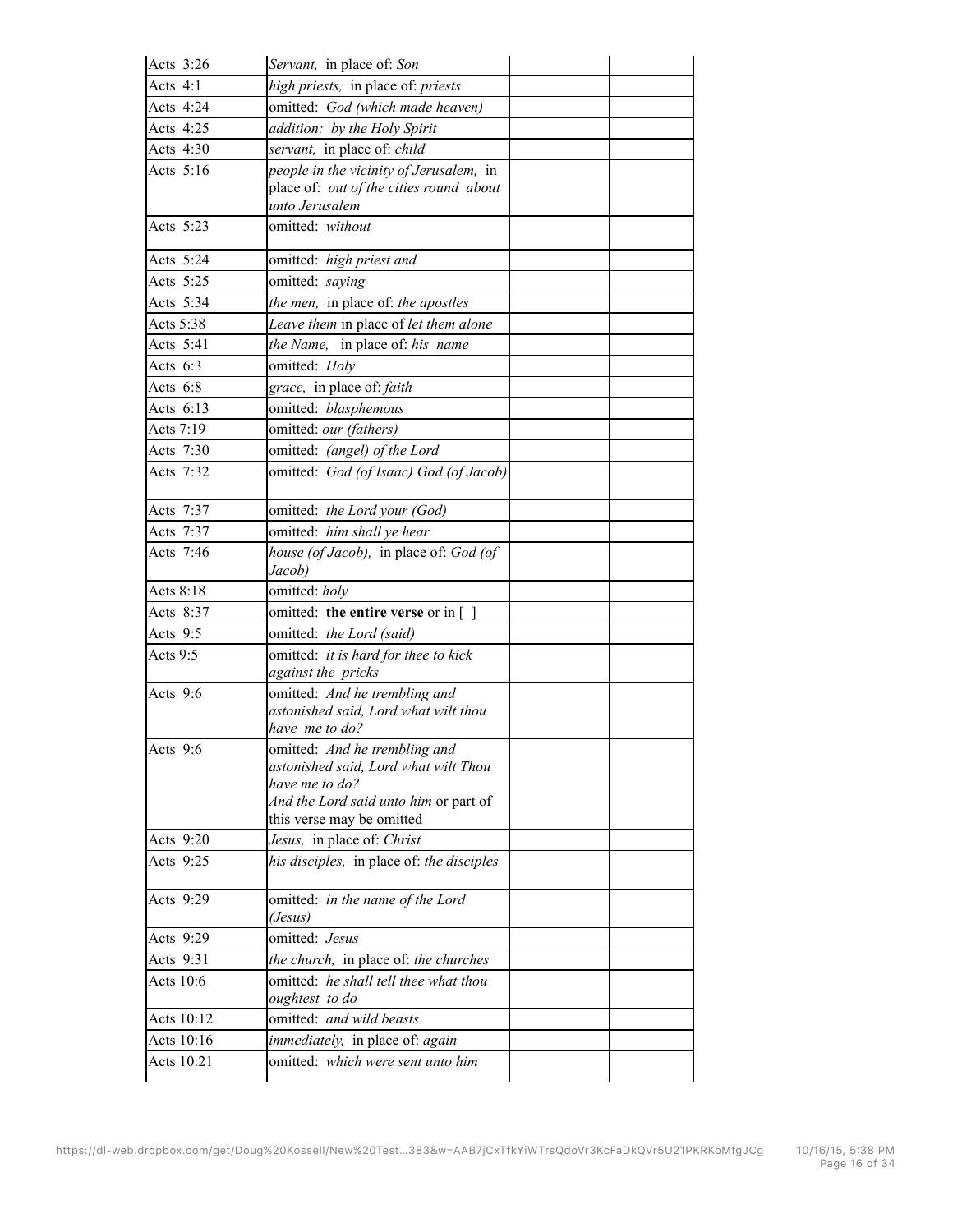|                          | from Cornelius                                                         |  |
|--------------------------|------------------------------------------------------------------------|--|
| Acts 10:30               | omitted: fasting                                                       |  |
| Acts 10:32               | omitted: who when he cometh, shall                                     |  |
|                          | speak unto thee                                                        |  |
| Acts 10:39               | addition: also                                                         |  |
| Acts 10:48               | name of the Lord Jesus, in place of.                                   |  |
|                          | name of the Lord                                                       |  |
| Acts 11:28               | omitted: Caesar                                                        |  |
| Acts 12:5                | fervently, in place of: without ceasing                                |  |
| Acts 13:6                | addition: all (the isle)                                               |  |
| Acts 13:19-              | He distributed their land as an                                        |  |
| 20                       | inheritance during four hundred and                                    |  |
|                          | fifty years. And after these things he                                 |  |
|                          | gave them judges, in<br>place of: he divided their land to them        |  |
|                          | by lot. And after that he gave unto                                    |  |
|                          | them judges about the space of four                                    |  |
|                          | hundred and fifty years                                                |  |
| Acts 13:33               | to our children, in place of: unto us                                  |  |
|                          | their children                                                         |  |
| Acts 13:42               | omitted: synagogue,  the Jews  the<br>Gentiles                         |  |
|                          |                                                                        |  |
| Acts 13:45<br>Acts 14:14 | omitted: contradicting and                                             |  |
|                          | rushed out, in place of ran in                                         |  |
| Acts 15:11               | omitted: Christ                                                        |  |
| Acts 15:17               | omitted: who doeth all these things                                    |  |
| Acts 15:18               | omitted: unto God are all his works                                    |  |
| Acts 15:23               | omitted: after this manner                                             |  |
| Acts 15:24               | omitted: [Ye must] be circumcised, and<br>keep the law                 |  |
| Acts 15:25               | Having chosen, in place of, chosen                                     |  |
| Acts 15:33               | to those who had sent them, in place<br>of: unto the apostles          |  |
| Acts 15:34               | omitted: the entire verse or in []                                     |  |
| Acts 16:7                | omitted: <b>the entire verse</b> or in $\begin{bmatrix} \end{bmatrix}$ |  |
| Acts 16:7                | addition: (Spirit) of Jesus                                            |  |
| Acts 16:13               | where we were supposing that there                                     |  |
|                          | would be a place of prayer, in place of.                               |  |
|                          | where prayer                                                           |  |
| Acts 16:31               | was wont to be made<br>omitted: Christ                                 |  |
|                          |                                                                        |  |
| Acts 17:5                | omitted: (Jews) which believed not                                     |  |
| Acts 17:18               | addition: also                                                         |  |
| Acts 17:26               | omitted: blood                                                         |  |
| Acts 17:30               | declaring, in place of: commandeth                                     |  |
| Acts 18:5                | to the word, in place of: in the spirit                                |  |
| Acts 18:7                | addition: Titus (Justus)                                               |  |
| Acts 18:17               | omitted: Greeks                                                        |  |
| Acts 18:21               | omitted o in [ ]: I must by all means                                  |  |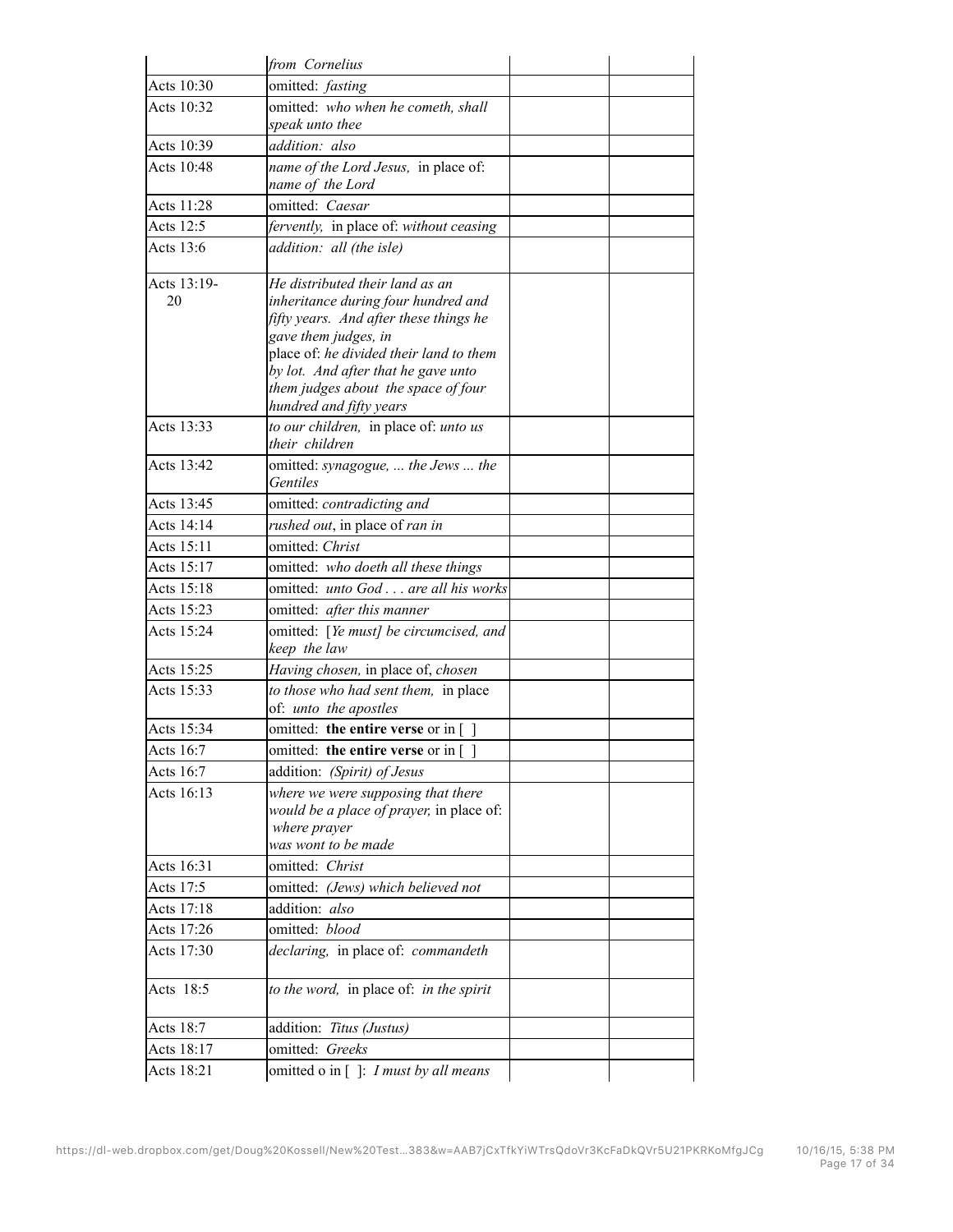|             | keep this feast that cometh in<br>Jerusalem                                                                                                                                                                                  |  |
|-------------|------------------------------------------------------------------------------------------------------------------------------------------------------------------------------------------------------------------------------|--|
|             |                                                                                                                                                                                                                              |  |
| Acts 19:2   | omitted: they said                                                                                                                                                                                                           |  |
| Acts 19:4   | omitted: Christ                                                                                                                                                                                                              |  |
| Acts 19:10  | omitted: Jesus                                                                                                                                                                                                               |  |
| Acts 19:27  | Artemis, in place of: Diana                                                                                                                                                                                                  |  |
| Acts 19:27  | should be dethroned from her<br>magnificence,<br>in place of: her magnificence should<br>be destroyed                                                                                                                        |  |
| Acts 19:33  | some of the crowd concluded, in place<br>of:<br>drew (Alexander) out                                                                                                                                                         |  |
| Acts 19:33  | addition: shouted instructions to him                                                                                                                                                                                        |  |
| Acts 19:37  | our, in place of: your                                                                                                                                                                                                       |  |
| Acts 19:40  | Added: not (give an account)                                                                                                                                                                                                 |  |
| Acts 20:8   | where we were, in place of: where they<br>were                                                                                                                                                                               |  |
| Acts 20:15  | omitted: and tarried at Trogyllium                                                                                                                                                                                           |  |
| Acts 20:21  | omitted: Christ                                                                                                                                                                                                              |  |
| Acts 20:24  | omitted: But none of these things<br>moved me                                                                                                                                                                                |  |
| Acts 20:25  | omitted: (kingdom) of God                                                                                                                                                                                                    |  |
| Acts 20:28  | of the Lord, in place of: of $God^*$                                                                                                                                                                                         |  |
| Acts 20:32  | omitted: brethren                                                                                                                                                                                                            |  |
| Acts 20:34  | omitted: Yea, (ye yourselves know)                                                                                                                                                                                           |  |
| Acts 21:8   | omitted: and abode with him                                                                                                                                                                                                  |  |
| Acts 21:22  | omitted or in $\lceil \ \rceil$ : the multitude must<br>needs come together; for                                                                                                                                             |  |
| Acts 21:23  | omitted: on them                                                                                                                                                                                                             |  |
| Acts 21:25  | omitted: that they observe no such<br>thing, save only                                                                                                                                                                       |  |
| Acts 22:9   | omitted: and were afraid                                                                                                                                                                                                     |  |
| Acts 22:16  | his name, in place of: the name of the<br>Lord                                                                                                                                                                               |  |
| Acts 22:20  | omitted: <i>unto his death</i>                                                                                                                                                                                               |  |
| Acts 22:26  | omitted: take heed                                                                                                                                                                                                           |  |
| Acts 23:9   | omitted. let us not fight against God                                                                                                                                                                                        |  |
| Acts 23:12  | omitted: certain of (the Jews)                                                                                                                                                                                               |  |
| Acts 23:15  | omitted: tomorrow                                                                                                                                                                                                            |  |
| Acts 23:30  | omitted: the Jews                                                                                                                                                                                                            |  |
| Acts 24:2   | reforms, in place of: very worthy                                                                                                                                                                                            |  |
|             | deeds are done unto                                                                                                                                                                                                          |  |
| Acts 24:6-8 | omitted or in []: and would have<br>judged according to our law. But the<br>chief captain Lysias came upon us, and<br>with great violence<br>took him away out of our hand,<br>commanding his accusers to come unto<br>thee: |  |
| Acts 24:9   | <i>joined in the attack</i> , in place of.                                                                                                                                                                                   |  |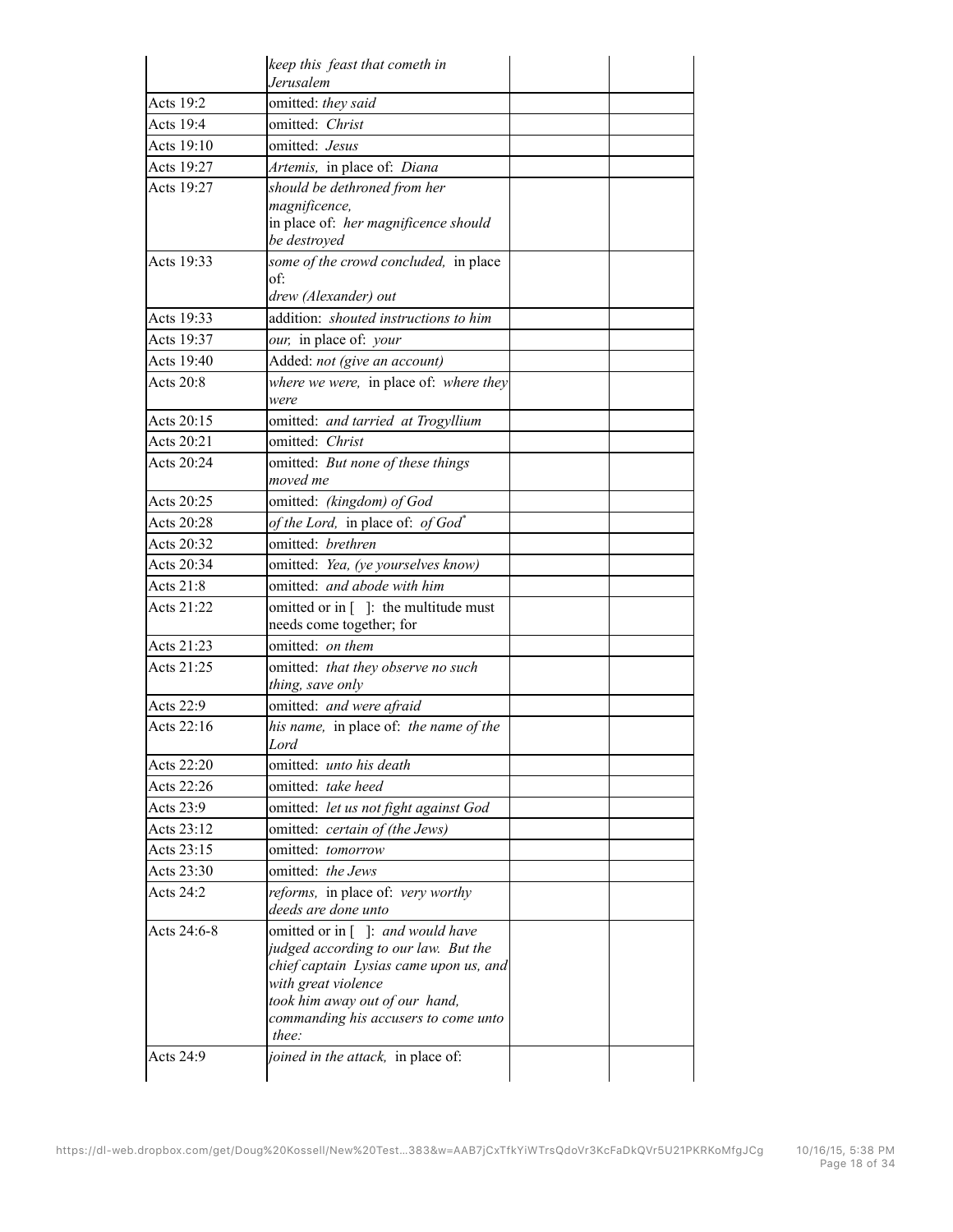|             | assented                                                                                      |  |
|-------------|-----------------------------------------------------------------------------------------------|--|
| Acts 24:15  | omitted: of the dead                                                                          |  |
| Acts 24:20  | omitted: in me                                                                                |  |
| Acts 24:26  | omitted: that he might loose him                                                              |  |
| Acts 25:2   | chief priests, in place of: the high<br>priest                                                |  |
| Acts $25:6$ | not more than eight or ten days, in                                                           |  |
|             | place of:<br>more than ten days                                                               |  |
| Acts 25:15  | condemnation, in place of: judgment                                                           |  |
| Acts 25:16  | omitted: to die                                                                               |  |
| Acts 26:16  | addition: of me                                                                               |  |
| Acts 26:17  | omitted: now                                                                                  |  |
| Acts 26:28  | omitted or changed: almost thou<br>persuadest                                                 |  |
| Acts 26:30  | omitted: and when he had thus spoken                                                          |  |
| Acts 27:14  | Euraquilo, in place of: Euroclydon                                                            |  |
| Acts 27:16  | Cauda, in place of: Clauda                                                                    |  |
| Acts 27:37  | addition: in total                                                                            |  |
| Acts 27:39  | To preserve, in place of, to thrust in                                                        |  |
| Acts 27:41  | Omitted: of the waves                                                                         |  |
| Acts 28:13  | set sail, in place of: fetched a compass<br><i>(encompass)</i>                                |  |
| Acts 28:16  | omitted o in []: the centurion<br>delivered the prisoners to the captain<br>of the guard: but |  |
| Acts 28:25  | your (fathers), in place of: our<br>(fathers)                                                 |  |
| Acts 28:29  | omitted: the entire verse or in [                                                             |  |
| Romans 1:5  | addition: (for his name's) sake, in<br>place of:<br>for his name                              |  |
| Romans 1:16 | omitted: of Christ                                                                            |  |
| Romans 1:17 | addition: in the gospel                                                                       |  |
| Romans 1:29 | omitted: fornication                                                                          |  |
| Romans 1:31 | omitted: implacable                                                                           |  |
| Romans 2:17 | But if, in place of: Behold                                                                   |  |
| Romans 3:22 | omitted: and upon all them                                                                    |  |
| Romans 3:28 | omitted: by faith                                                                             |  |
| Romans 5:1  | we should have, in place of, we have                                                          |  |
| Romans 5:2  | omitted: by faith                                                                             |  |
| Romans 5:6  | If indeed, in place of, For when                                                              |  |
| Romans 6:11 | omitted: our Lord                                                                             |  |
| Romans 8:1  | omitted or in []: who walk not after<br>the flesh, but after the Spirit                       |  |
| Romans 8:26 | omitted: for us                                                                               |  |
| Romans 8:28 | God causes all things to work together,<br>1n                                                 |  |
|             | place of: all things work together for                                                        |  |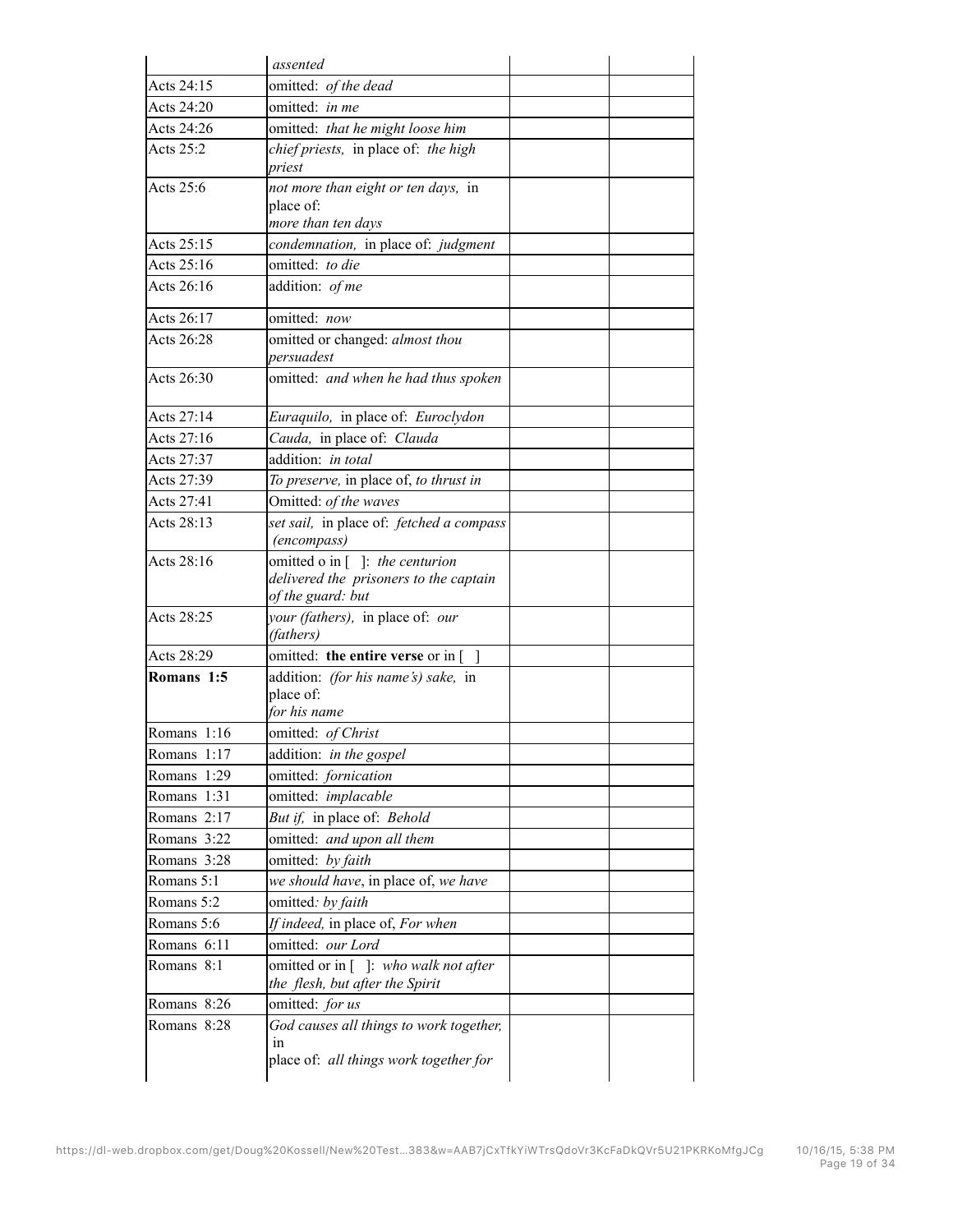|                | good                                                                                                               |  |
|----------------|--------------------------------------------------------------------------------------------------------------------|--|
| Romans 9:28    | omitted: in righteousness                                                                                          |  |
| Romans 9:31    | omitted: of righteousness (last phrase)                                                                            |  |
| Romans 9:32    | omitted: of the law                                                                                                |  |
| Romans 10:1    | omitted: Israel                                                                                                    |  |
| Romans 10:15   | omitted: of them that preach the gospel<br>of<br>peace                                                             |  |
| Romans $10:17$ | (word) of Christ, in place of: of God                                                                              |  |
| Romans 11:6    | Omitted: (second part) But if it be of<br>works.<br>then is it no more grace: otherwise<br>work is<br>no more work |  |
| Romans 11:22   | addition: (kindness, goodness, etc.) of<br>God                                                                     |  |
| Romans 13:9    | omitted: Thou shalt not bear false<br>witness                                                                      |  |
| Romans 14:6    | omitted: and he that regardeth not the<br>day, to<br>the Lord he doth not regard it                                |  |
| Romans 14:9    | omitted: and rose                                                                                                  |  |
| Romans 14:10   | of God, in place of: of Christ                                                                                     |  |
| Romans 14:18   | this, in place of: these things                                                                                    |  |
| Romans 14:21   | omitted: or is offended, or is made<br>weak                                                                        |  |
| Romans 14:22   | The faith which you have, in place of:<br>Hast<br>thou faith?                                                      |  |
| Romans 15:7    | you, in place of: us                                                                                               |  |
| Romans 15:8    | omitted: Jesus                                                                                                     |  |
| Romans 15:19   | omitted: (Spirit) of God                                                                                           |  |
| Romans 15:24   | omitted: I will come to you                                                                                        |  |
| Romans 15:29   | omitted: of the gospel                                                                                             |  |
| Romans 16:5    | Asia, in place of: Achaia                                                                                          |  |
| Romans 16:16   | addition: all (the churches)                                                                                       |  |
| Romans 16:18   | omitted: Jesus                                                                                                     |  |
| Romans 16:20   | omitted: Christ                                                                                                    |  |
| Romans 16:24   | omitted: <b>the entire verse</b> or in $\lceil \cdot \rceil$                                                       |  |

| I Cor. 1:14  | omitted: God                                      |  |
|--------------|---------------------------------------------------|--|
| I Cor. 1:23  | Gentiles, in place of: Greeks                     |  |
| I Cor. $2:1$ | <i>mystery</i> , in place of:<br>testimony        |  |
| I Cor. 2:4   | omitted: man's                                    |  |
| I Cor. 2:13  | omitted: Holy                                     |  |
| I Cor. 3:4   | Are ye not men, in place of,<br>are ye not carnal |  |
| I Cor. 4:2   | Here, in place of, Moreover                       |  |
| I Cor. 5:1   | omitted: named                                    |  |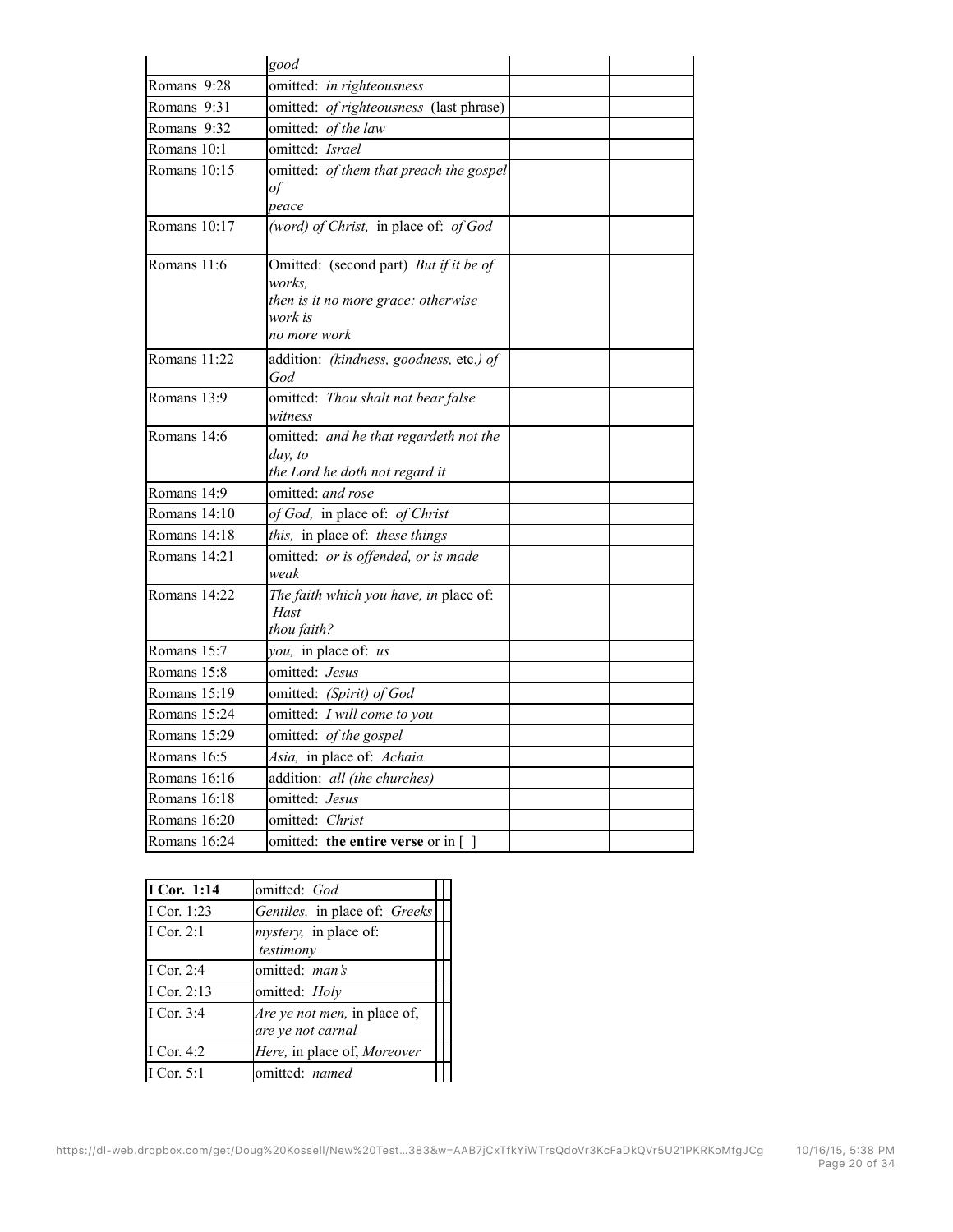| I Cor. 5:4      | omitted: Christ (twice)                                        |  |
|-----------------|----------------------------------------------------------------|--|
| I Cor. 5:5      | omitted: Jesus                                                 |  |
| I Cor. 5:7      | omitted: for us                                                |  |
| I Cor. 5:12     | omitted: also                                                  |  |
| I Cor. 6:4      | Do you appoint them as                                         |  |
|                 | judges who are of no account                                   |  |
|                 | in the church? in place of, set<br>them to judge who are least |  |
|                 | esteemed in the church                                         |  |
| I Cor. 6:20     | omitted: and in your spirit,                                   |  |
|                 | which are God's                                                |  |
| I Cor. 7:3      | omitted: benevolence                                           |  |
| I Cor. 7:5      | omitted: to fasting and                                        |  |
|                 | (prayer)                                                       |  |
| I Cor. 7:38     | <i>marries his virgin</i> , in place                           |  |
|                 | of: giveth her in marriage                                     |  |
| I Cor. 7:38     | does not marry her, in place<br>of: giveth her                 |  |
|                 | not in marriage                                                |  |
| I Cor.7:39      | omitted: by the law                                            |  |
| I Cor. 8:7      | being accustomed, in place                                     |  |
|                 | of. with conscience                                            |  |
| I Cor. 9:1      | omitted: Christ                                                |  |
| I Cor. 9:18     | omitted: of Christ                                             |  |
| I Cor. 9:20     | addition: although I am not                                    |  |
|                 | under the law                                                  |  |
| I Cor. 9:21     | of (God) of (Christ), in place                                 |  |
|                 |                                                                |  |
|                 | of: to (God) to                                                |  |
|                 | (Christ)                                                       |  |
| I Cor. 9:22     | omitted: as (week)                                             |  |
| I Cor. 9:23     | all, in place of: this                                         |  |
| I Cor. 10:9     | the Lord, in place of: Christ                                  |  |
| I Cor. 10:11    | omitted: all                                                   |  |
| I Cor. 10:20    | omitted: the Gentiles                                          |  |
| I Cor. 10:23    | omitted: (lawful) for me                                       |  |
| 10:28<br>I Cor. | omitted: unto idols                                            |  |
| 10:28<br>I Cor. | omitted: for the earth is the                                  |  |
|                 | Lord's, and the fulness there<br>of                            |  |
| 11:24<br>I Cor. | omitted: Take, eat                                             |  |
| I Cor.<br>11:24 | omitted: <i>broken</i>                                         |  |
| I Cor.<br>11:29 | omitted: unworthily                                            |  |
| 11:29<br>I Cor. | omitted: Lord's or wording is                                  |  |
|                 | changed                                                        |  |
| 12:2<br>I Cor.  | addition: when                                                 |  |
| 12:9<br>I Cor.  | the one Spirit, in place of.                                   |  |
|                 | the same Spirit                                                |  |
| 12:13<br>I Cor. | omitted:<br><i>into (one Spirit)</i>                           |  |
| I Cor.<br>12:31 | greater, in place of: best                                     |  |
| 13:3<br>I Cor.  | that I might glory, in place<br>of: to be burned               |  |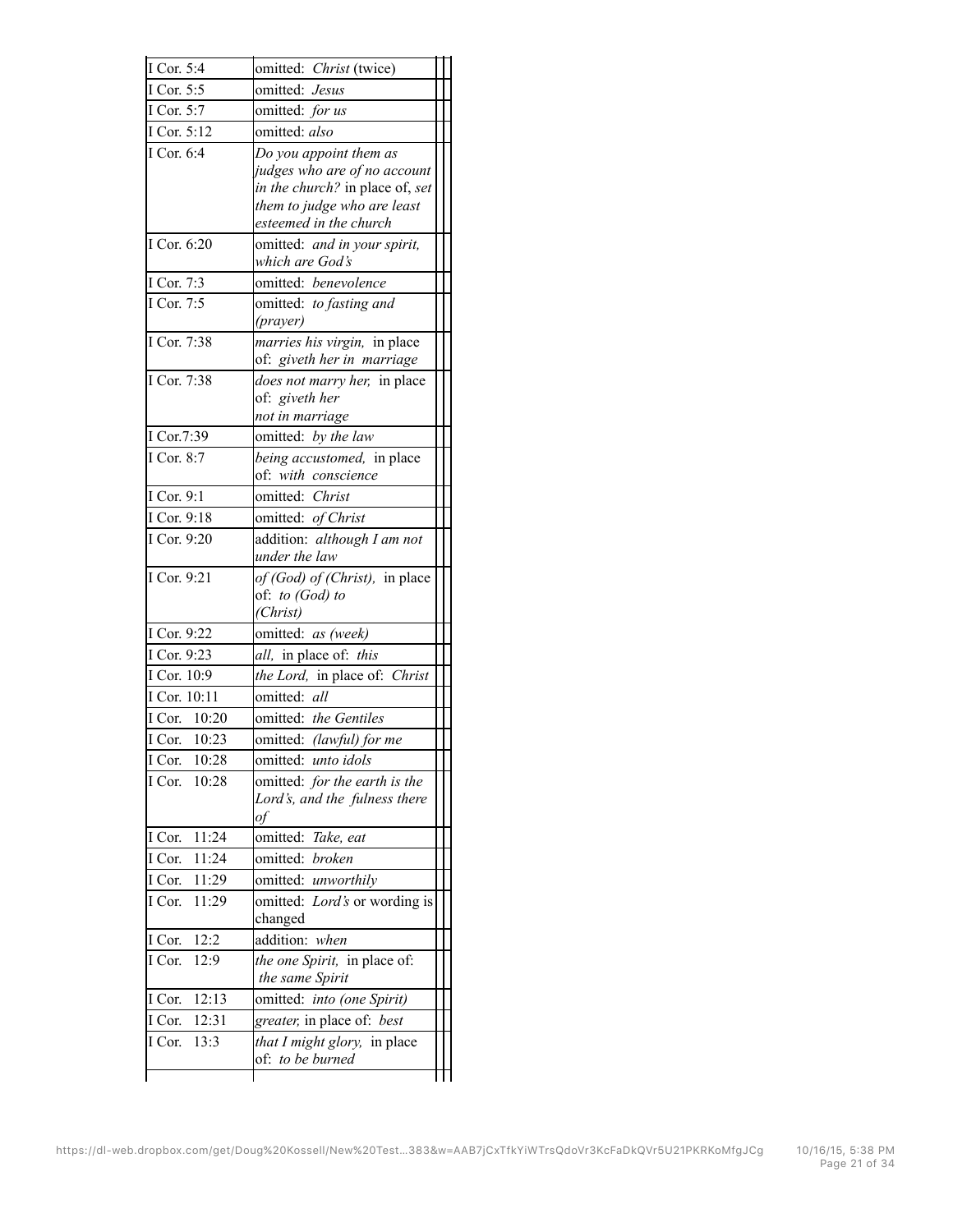| I Cor. 14:5   | omitted: for (greater)                                              |  |
|---------------|---------------------------------------------------------------------|--|
| I Cor. 14:25  | omitted: And thus (first                                            |  |
|               | phrase)                                                             |  |
| I Cor. 14:34  | omitted: your                                                       |  |
| I Cor. 14:38  | he will be ignored, in place                                        |  |
|               | of: let him be                                                      |  |
|               | ignorant                                                            |  |
| I Cor. 15:39  | omitted: flesh (the third or<br>fourth time)                        |  |
| I Cor. 15:47  | omitted: the Lord                                                   |  |
| I Cor. 15:49  | We should bear the image of                                         |  |
|               | the heavenly, in place of, we                                       |  |
|               | shall also bear the image of                                        |  |
|               | the heavenly                                                        |  |
| I Cor. 15:54  | omitted: this corruptible                                           |  |
|               | shall have put on                                                   |  |
|               | incorruption                                                        |  |
| I Cor. 15:55  | death - victory, grave -                                            |  |
|               | sting, in place of:                                                 |  |
|               | death - sting, grave - victory                                      |  |
| I Cor. 16:22  | omitted: Jesus or Jesus<br>Christ                                   |  |
|               |                                                                     |  |
| I Cor. 16:23  | omitted: Christ                                                     |  |
| 2 Cor. 1:10   | <i>will deliver</i> $(2^{nd}$ phrase), in<br>place of: doth deliver |  |
|               |                                                                     |  |
| 2 Cor 2:16    | Added: out (of death) out<br>(of life)                              |  |
| 2 Cor. 4:4    | omitted: unto them                                                  |  |
| 2 Cor. 3:5    | them, in place of, ourselves                                        |  |
|               | (but our)                                                           |  |
| 2 Cor. 4:6    | omitted: Jesus                                                      |  |
| 2 Cor. 4:10   | omitted: the Lord                                                   |  |
| 2 Cor. 4:14   | with Jesus, in place of: by                                         |  |
|               | Jesus                                                               |  |
| 2 Cor. 5:17   | omitted: all                                                        |  |
| 2 Cor. 5:18   | omitted: Jesus                                                      |  |
| 2 Cor. 6:16   | we, in place of: ye (you all)                                       |  |
| 2 Cor. 8:4    | omitted: that we would                                              |  |
|               | receive the gift                                                    |  |
| 2 Cor. 8:7    | our love to you, in place of:                                       |  |
|               | your love to us                                                     |  |
| 2 Cor. 8:24   | omitted: and (before the                                            |  |
|               | churches)                                                           |  |
| 2 Cor. 9:4    | omitted: boasting                                                   |  |
| 2 Cor. 10:7   | omitted: (so are we) Christ's<br>(last phrase)                      |  |
| 2 Cor. 11:3   | addition: and purity                                                |  |
| 2 Cor. $11:6$ | we have made [this] evident,                                        |  |
|               | in place of: we have been                                           |  |
|               | mademanifest                                                        |  |
| 2 Cor. 11:31  | omitted: our                                                        |  |
| 2 Cor. 11:31  | omitted: Christ                                                     |  |
|               |                                                                     |  |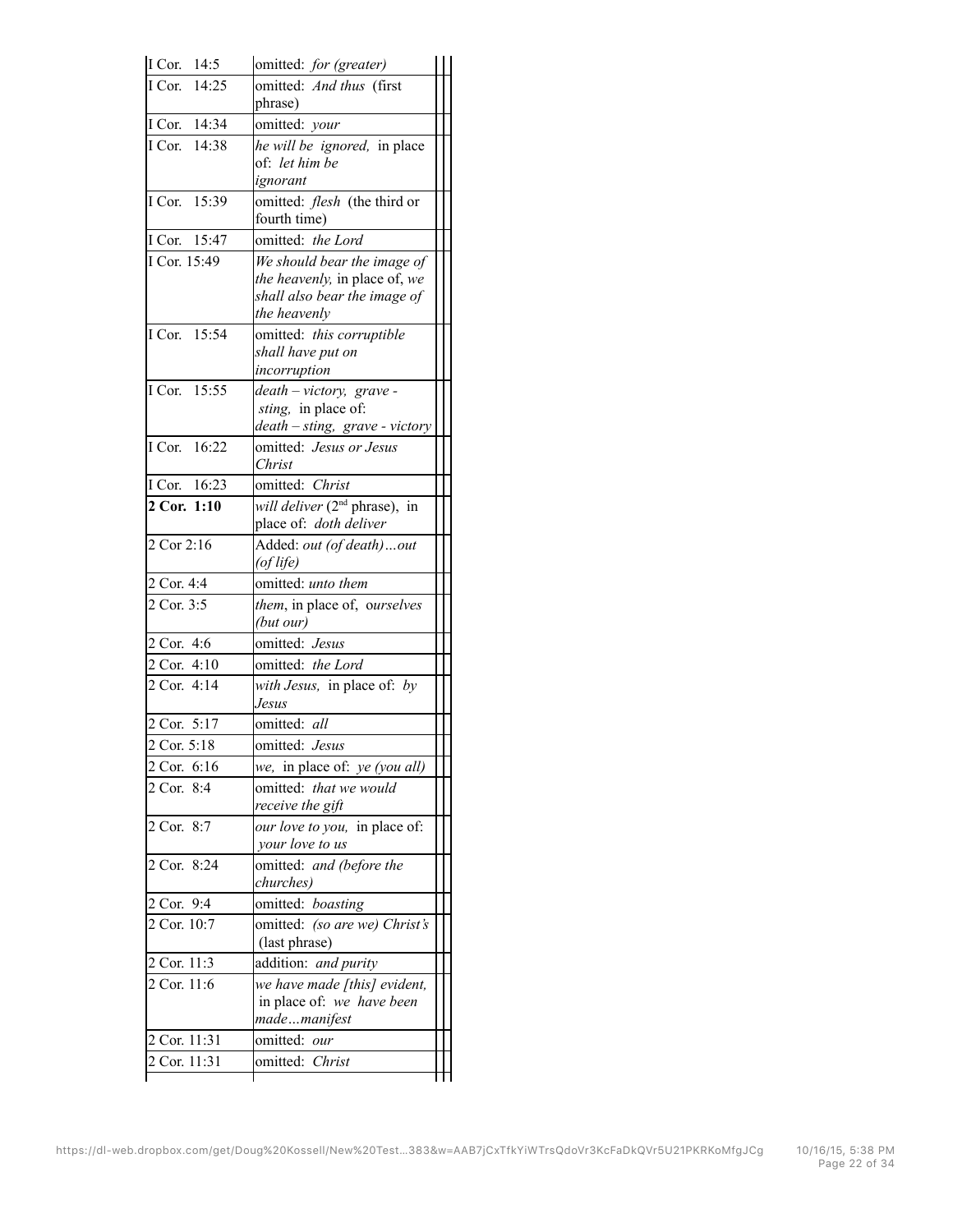| 2 Cor. 12:9          | omitted: my (strength)                                                                                                                         |
|----------------------|------------------------------------------------------------------------------------------------------------------------------------------------|
| 2 Cor. 12:11         | omitted: in glorying                                                                                                                           |
| 2 Cor. 12:19         | All this time, in place of:<br>Again                                                                                                           |
| 2 Cor. 13:2          | omitted: I write                                                                                                                               |
| 2 Cor. 13:7          | we pray, in place of: I pray                                                                                                                   |
| Galatians 1:15       | omitted: God                                                                                                                                   |
| Galatians 1:18       | Cephas, in place of: Peter                                                                                                                     |
| Galatians 2:4        | Will bring, in place of, might<br>bring                                                                                                        |
| Galatians 2:11       | Cephas, in place of: Peter                                                                                                                     |
| Galatians 2:14       | Cephas, in place of: Peter                                                                                                                     |
| Galatians 2:14       | how? in place of: why?                                                                                                                         |
| Galatians 3:1        | omitted: that ye should not<br>obey the truth                                                                                                  |
| Galatians 3:1        | omitted: among you                                                                                                                             |
| Galatians 3:17       | omitted: in Christ                                                                                                                             |
| Galatians 4:7        | omitted: through Christ                                                                                                                        |
| Galatians 4:14       | and that which was a trial to<br>you in my bodily<br>condition, in place of: and<br>my temptation which was in<br>my flesh                     |
| Galatians 4:15       | omitted: would                                                                                                                                 |
| Galatians 4:24       | omitted: the (two covenants)                                                                                                                   |
|                      | It was for freedom that Christ<br>set us free, in<br>place of: Stand fast therefore<br>in the liberty<br>wherewith Christ hath made<br>us free |
| Galatians 5:19       | omitted: adultery                                                                                                                              |
| Galatians 5:21       | omitted: murders                                                                                                                               |
| Galatians 6:15       | omitted: in Christ Jesus                                                                                                                       |
| Galatians 6:17       | omitted: the Lord                                                                                                                              |
| <b>Ephesians 1:1</b> | omitted: at Ephesus                                                                                                                            |
| Ephesians 1:10       | omitted: both                                                                                                                                  |
| Ephesians 1:15       | omitted: love                                                                                                                                  |
| Ephesians<br>1:18    | heart, in place of:<br>understanding                                                                                                           |
| Ephesians 3:9        | <i>administration</i> , in place of.<br>fellowship                                                                                             |
| Ephesians 3:9        | omitted: by Jesus Christ                                                                                                                       |
|                      | omitted or in []: of our Lord                                                                                                                  |
| Ephesians 3:14       | Jesus Christ                                                                                                                                   |
| Ephesians 4:6        | omitted: you                                                                                                                                   |
| Ephesians 4:9        | omitted: first                                                                                                                                 |
| Ephesians 4:17       | omitted: other (Gentiles)                                                                                                                      |
| Ephesians 5:9        | of light, in place of: of the<br>Spirit                                                                                                        |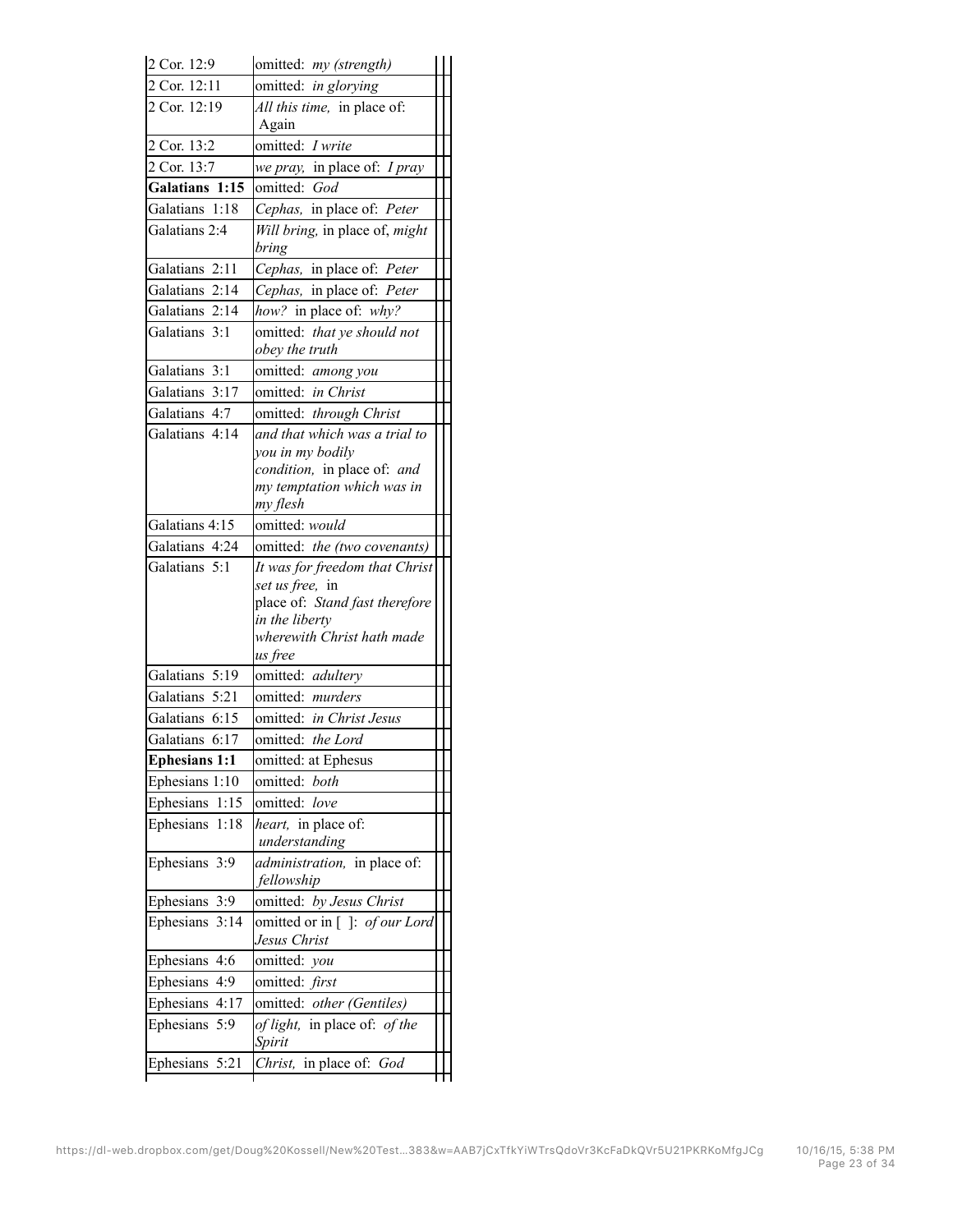| Ephesians 5:30        | omitted: of his flesh and of<br>his bones          |  |
|-----------------------|----------------------------------------------------|--|
| Ephesians 6:1         | omitted: in the Lord                               |  |
| Ephesians 6:9         | addition: both their (Master)                      |  |
| Ephesians 6:10        | omitted: my brethren                               |  |
| Ephesians 6:12        | omitted: of this world                             |  |
| Phil. 1:16-           | The contents of vs. 16 is in                       |  |
| 17                    | vs. 17, and visa<br>versa                          |  |
| Phil. 2:11            | omitted: is Lord                                   |  |
| Phil. 3:3             | worship in the Spirit of God,                      |  |
|                       | in place of:                                       |  |
|                       | worship God in the spirit                          |  |
| Phil. 3:16            | omitted: by the same rule, let                     |  |
|                       | us mind the                                        |  |
|                       | same thing                                         |  |
| Phil. 3:21            | omitted: that it may be                            |  |
| Phil. 4:2             | omitted: beseech (second<br>time)                  |  |
| Phil. 4:3             | In deed, or in truth, in place                     |  |
|                       | of: And                                            |  |
| Phil. 4:13            | omitted: Christ                                    |  |
| Phil. 4:23            | your spirit, in place of: you<br>all               |  |
| Phil. 4:23            | omitted: Amen                                      |  |
| <b>Colossians 1:2</b> | Omitted: and the Lord Jesus<br>or Jesus Christ     |  |
| Colossians 1:6        | addition: and increasing, or<br>grows <sup>*</sup> |  |
|                       | Colossians 1:14 omitted: through his blood         |  |
| Colossians 1:28       | omitted: Jesus                                     |  |
| Colossians 2:2        | omitted: and of the Father                         |  |
| Colossians 2:7        | omitted: therein                                   |  |
|                       | Colossians 2:11   omitted: <i>of the sins of</i>   |  |
| Colossians 2:18       | he has seen, in place of.                          |  |
|                       | hath not seen                                      |  |
| Colossians 2:20       | omitted: Wherefore                                 |  |
| Colossians 3:6        | omitted: on the children of<br>disobedience        |  |
| Colossians 3:13       | the Lord, in place of: Christ                      |  |
|                       | Colossians 3:15 Christ, in place of: God           |  |
| Colossians 3:22       | the Lord, in place of: God                         |  |
| Colossians 3:24       | omitted: for                                       |  |
| Colossians 4:8        | that you may know                                  |  |
|                       | [about]our circumstances,                          |  |
|                       | in place of: that he might                         |  |
|                       | know your estate                                   |  |
| Colossians 4:12       | fully assured, in place of:                        |  |
|                       | complete                                           |  |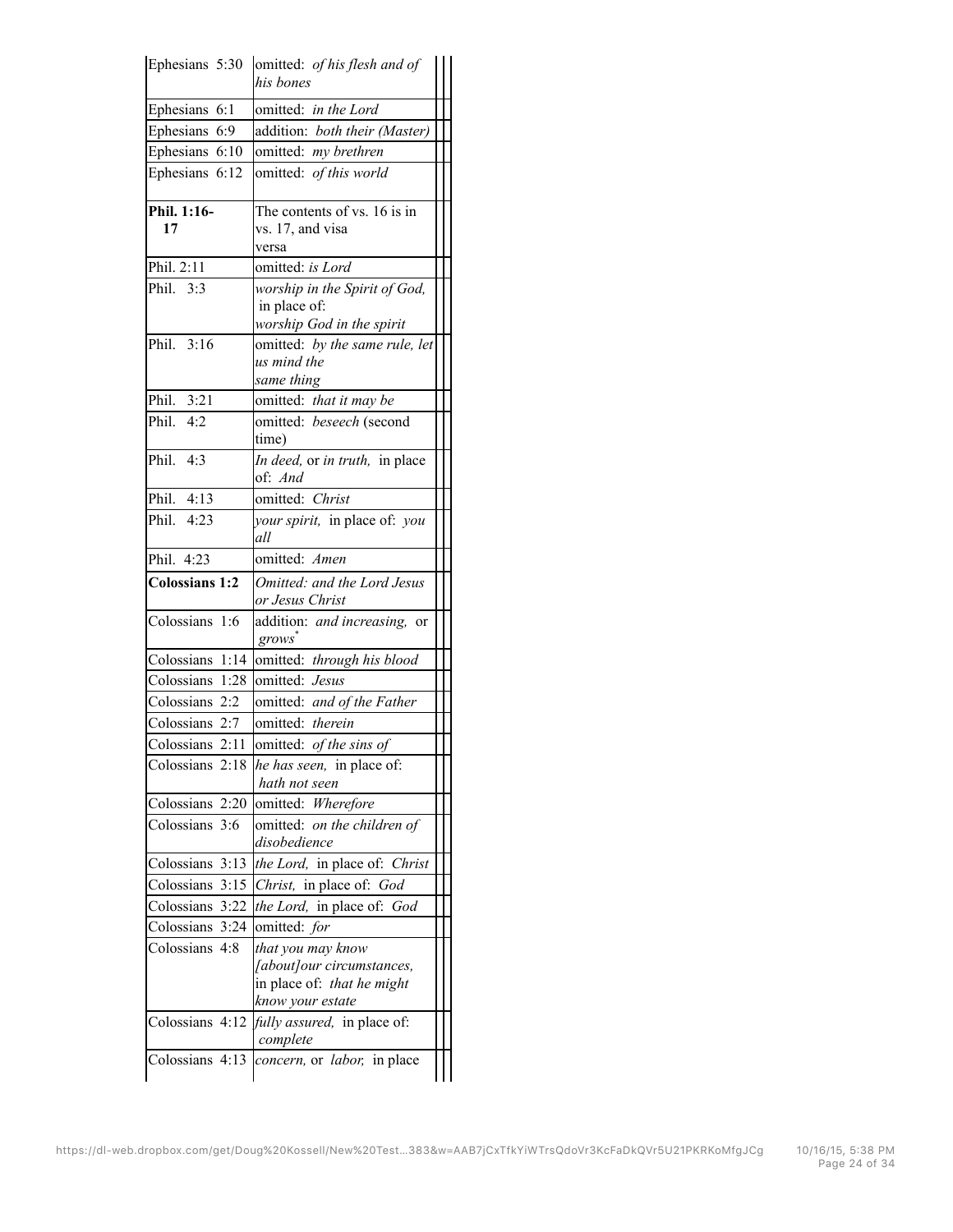|                              | of: zeal                                   |  |
|------------------------------|--------------------------------------------|--|
| <b>I Thess. 1:1</b>          | omitted: from God our                      |  |
|                              | Father, and the Lord                       |  |
|                              | Jesus Christ (last part of vs.)            |  |
| 2:2<br>I Thess.              | omitted: even                              |  |
| I Thess.<br>2:7              | children, or simple, in place              |  |
|                              | of: gentle                                 |  |
| I Thess. 2:7                 | <i>mother</i> , in place of: <i>nurse</i>  |  |
| I Thess. $2:15$              | omitted: their own                         |  |
|                              | (prophets)                                 |  |
| I Thess. 2:19                | omitted: Christ                            |  |
| $\overline{I}$ Thess.<br>3:2 | omitted: and minister                      |  |
| 3:2<br>I Thess.              | omitted: fellow-labourer                   |  |
| I Thess. 3:11                | omitted: Christ                            |  |
| I Thess. $3:13$              | omitted: Christ                            |  |
| I Thess. $4:8$               | gives, in place of: hath also              |  |
|                              | given (past tense)                         |  |
| I Thess.<br>5:27             | omitted: holy                              |  |
| 2 Thess. 1:8                 | omitted: Christ                            |  |
| 2 Thess. 1:12                | omitted: Christ (may be<br>glorified)      |  |
| 2 Thess. 2:2                 | of the Lord, in place of: of               |  |
|                              | Christ                                     |  |
| 2 Thess. 2:3                 | man of lawlessness, etc., in               |  |
|                              | place of: man of sin                       |  |
| 2 Thess. 2:4                 | omitted: as God                            |  |
| 2 Thess. 2:13                | the first, in place of: from               |  |
|                              | the beginning                              |  |
| I Tim. $1:1$                 | omitted: the Lord (Jesus<br>Christ)        |  |
| I Tim. 1:4                   | omitted: edifying                          |  |
| I Tim. 1:17                  | omitted: wise                              |  |
| I Tim. 2:7                   | omitted: in Christ                         |  |
| I Tim. 3:3                   | omitted: not greedy of filthy<br>lucre     |  |
| I Tim. 3:16                  | omitted: God                               |  |
| I Tim. 4:10                  | <i>strive</i> , in place of: <i>suffer</i> |  |
|                              | reproach                                   |  |
| I Tim. 4:12                  | omitted: in spirit                         |  |
| I Tim. 4:16                  | omitted: if any man                        |  |
| I Tim. 5:4                   | omitted: good and                          |  |
| I Tim. 5:16                  | omitted: man or                            |  |
| I Tim. 5:21                  | omitted: the Lord                          |  |
| I Tim. 6:5                   | omitted: from such withdraw                |  |
|                              | thyself                                    |  |
| I Tim. 6:7                   | omitted: and it is certain                 |  |
| I Tim. 6:19                  | omitted: eternal life                      |  |
| 2 Tim. 1:11                  | omitted: of the Gentiles                   |  |
| 2 Tim. 2:3                   | share, or suffer with me, in               |  |
|                              | place of: endure                           |  |
|                              | hardness                                   |  |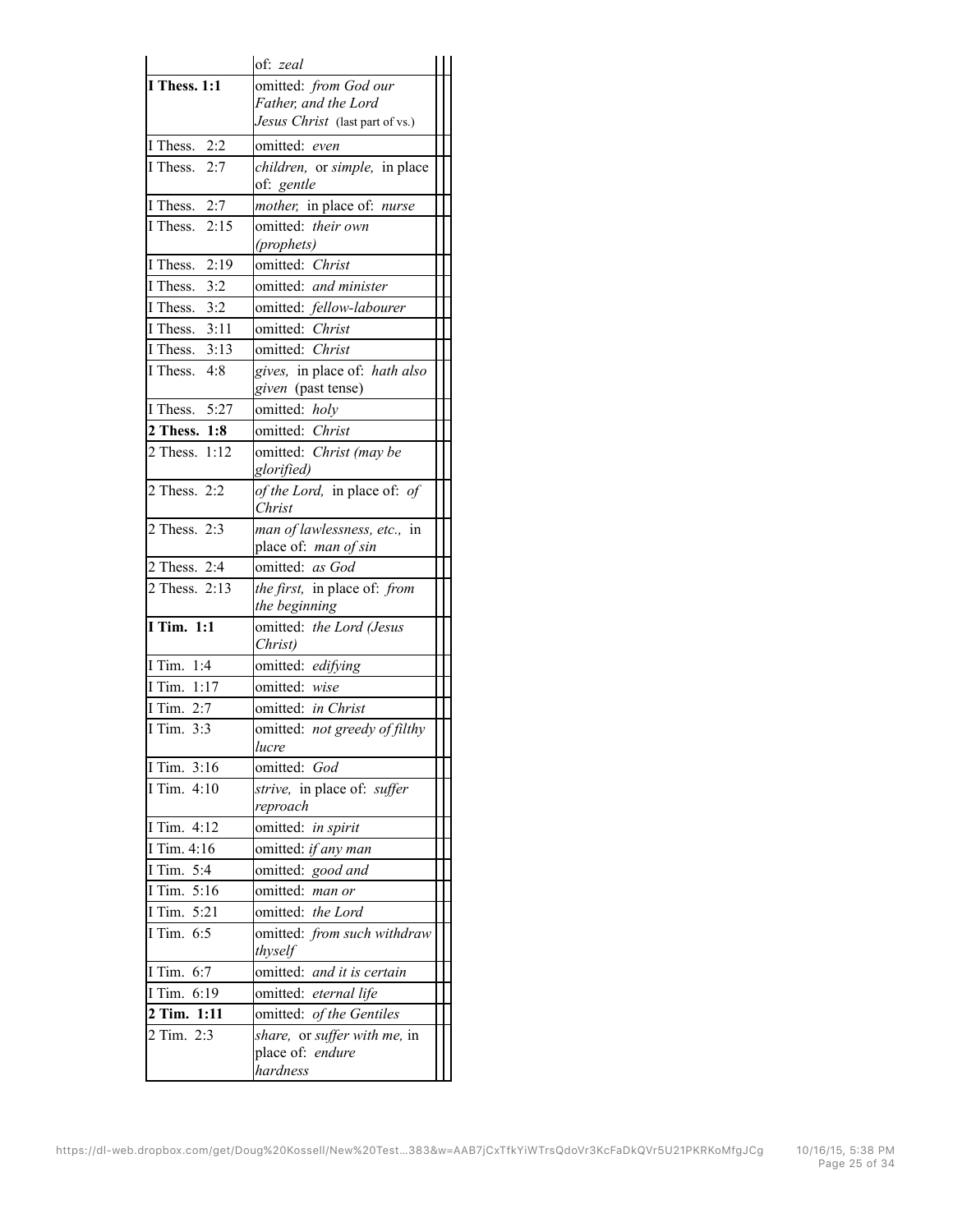| 2 Tim. 2:7     | will give, in place of: give                                    |  |
|----------------|-----------------------------------------------------------------|--|
| 2 Tim. 2:19    | of the Lord, in place of: of<br>Christ                          |  |
| 2 Tim. 4:1     | omitted: therefore                                              |  |
| 2 Tim. 4:1     | omitted: the Lord                                               |  |
| 2 Tim. 4:1     | by, or and, in place of: at<br>(his appearing)                  |  |
| 2 Tim. 4:22    | omitted: Jesus Christ                                           |  |
| Titus 1:4      | omitted: mercy                                                  |  |
| Titus 1:4      | omitted: Lord                                                   |  |
| Titus $2:7$    | omitted: uncorruptness,<br>sincerity                            |  |
| Titus 2:8      | us, in place of: you                                            |  |
| Philemon v. 2  | sister, in place of: beloved                                    |  |
| Philemon v.6   | we, in place of: you                                            |  |
| Philemon v. 6  | omitted: Jesus                                                  |  |
| Philemon v. 7  | I have, in place of: we have                                    |  |
| Philemon v. 12 | omitted: thou therefore<br>receive him                          |  |
| Hebrews 1:2    | at the end of these days, in<br>place of: in these<br>last days |  |
| Hebrews 1:3    | omitted: our (sins)                                             |  |
| Hebrews 2:7    | omitted: and didst set him<br>over the works of<br>thy hands    |  |
| Hebrews 3:1    | omitted: Christ                                                 |  |
| Hebrews 3:6    | omitted: firm unto the end                                      |  |
| Hebrews 3:9    | omitted: proved me                                              |  |
| Hebrews 4:2    | not united by faith in those                                    |  |
|                | who heard, in<br>place of: not being mixed<br>with faith        |  |
| Hebrews 6:10   | omitted: and labour (of love)                                   |  |
| Hebrews 6:14   | omitted: blessing                                               |  |
| Hebrews 6:14   | omitted: multiplying                                            |  |
| Hebrews 7:14   | <i>priests</i> , in place of:<br>priesthood                     |  |
| Hebrews 7:17   | it is witnessed, in place of:<br>he testifieth                  |  |
| Hebrews 7:21   | omitted: after the order of<br>Melchisedec                      |  |
| Hebrews 8:11   | fellow citizen, in place of:<br>neighbour                       |  |
| Hebrews 8:12   | omitted: and their iniquities                                   |  |
| Hebrews 9:11   | has come, in place of: to<br>come                               |  |
| Hebrews 9:14   | omitted: the entire verse or<br>$\ln  $                         |  |
| Hebrews 10:9   | omitted: O God                                                  |  |
|                |                                                                 |  |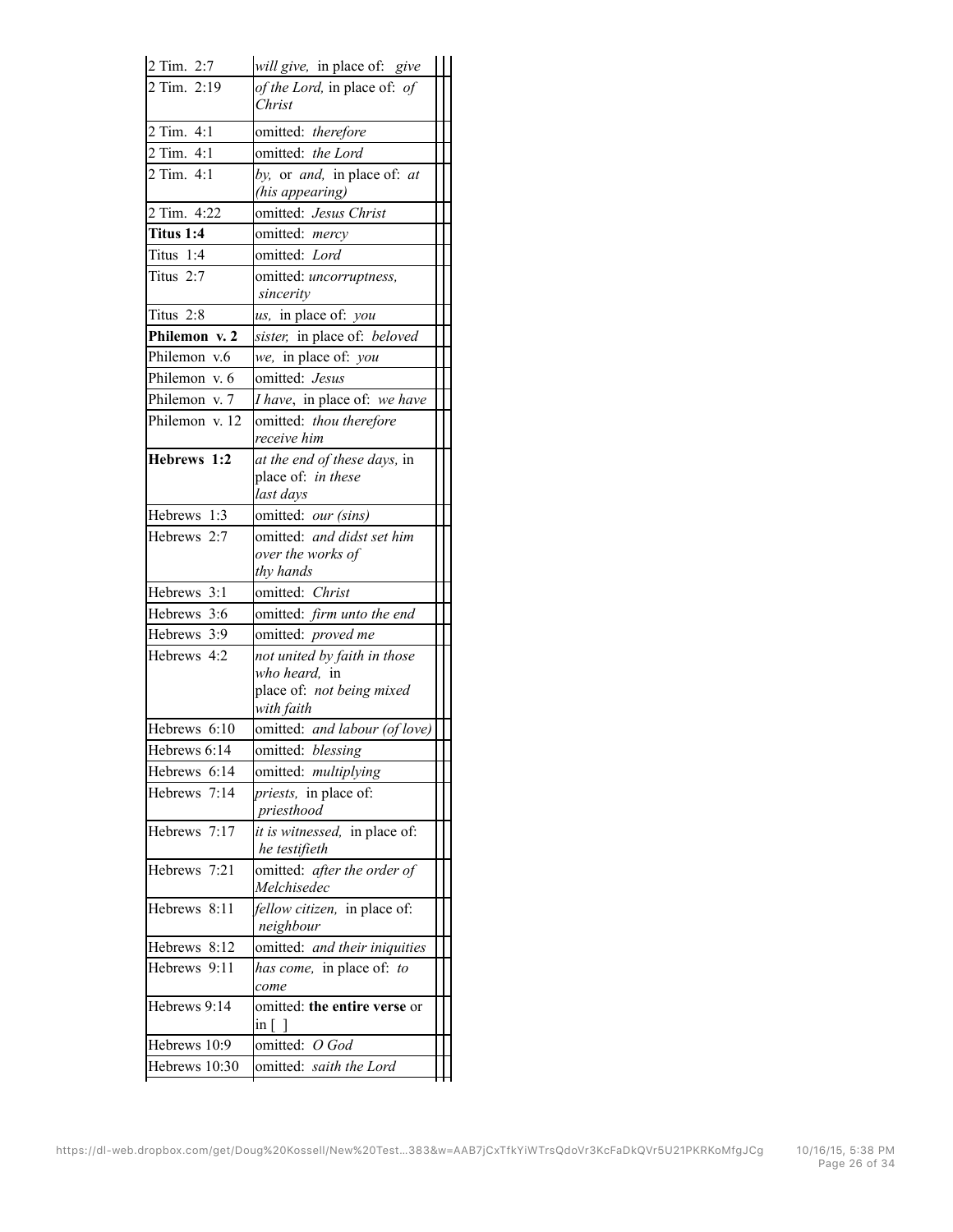| Hebrews 10:34     | the prisoners, in place of: in<br>my bonds                                   |  |
|-------------------|------------------------------------------------------------------------------|--|
| Hebrews 10:34     | omitted: in heaven                                                           |  |
| Hebrews 10:38     | my righteous one, in place<br>of. the just                                   |  |
| Hebrews 11:11     | omitted: seed                                                                |  |
| Hebrews 11:11     | omitted: was delivered of a<br>child (gave birth)                            |  |
| Hebrews 11:13     | omitted: were persuaded of<br>[them]                                         |  |
| Hebrews 11:37     | omitted: were tempted                                                        |  |
| Hebrews 12:7      | Says other things other than:<br>If (ye endure)                              |  |
| Hebrews 12:19     | omitted: not                                                                 |  |
| Hebrews 12:18     | omitted: the mountain                                                        |  |
| Hebrews 12:20     | omitted: or thrust throu7gh                                                  |  |
|                   | with a dart                                                                  |  |
| Hebrews 12:23     | omitted: church                                                              |  |
| Hebrews 12:29     | omitted: the entire verse or<br>$\inf$                                       |  |
| Hebrews 13:21     | we, in place of: you                                                         |  |
| Hebrews 13:21     | omitted: work                                                                |  |
| <b>James 1:12</b> | omitted: the Lord                                                            |  |
| James 1:19        | [This] you know, in place of:<br>Wherefore                                   |  |
| James 1:26        | omitted: among you                                                           |  |
| James 2:5         | to the world, in place of: of<br>this world                                  |  |
| James 2:18        | the works, in place of: thy<br>works                                         |  |
| James $2:20$      | useless, etc., in place of:<br>dead                                          |  |
| James 3:3         | addition: if                                                                 |  |
| James 3:8         | turbulent, in place of:<br>unruly, o, cannot be<br>refrained                 |  |
| James 3:12        | salt water produce fresh, in<br>place of: both<br>yield salt water and fresh |  |
| James 4:2         | omitted: yet (ye have not)                                                   |  |
| James 4:4         | omitted: and adulterers                                                      |  |
| James 4:12        | addition: and Judge                                                          |  |
| James 4:12        | your neighbor, in place of:<br>another                                       |  |
| James 4:14        | your are (a vapour), in place<br>of: it is even a vapour                     |  |
| James 5:5         | omitted: <i>as (in the day)</i>                                              |  |
| James 5:9         | judged, in place of:<br>condemned                                            |  |
| James 5:16        | sins, in place of: faults                                                    |  |
| James 5:20        | his soul, in place of: a soul                                                |  |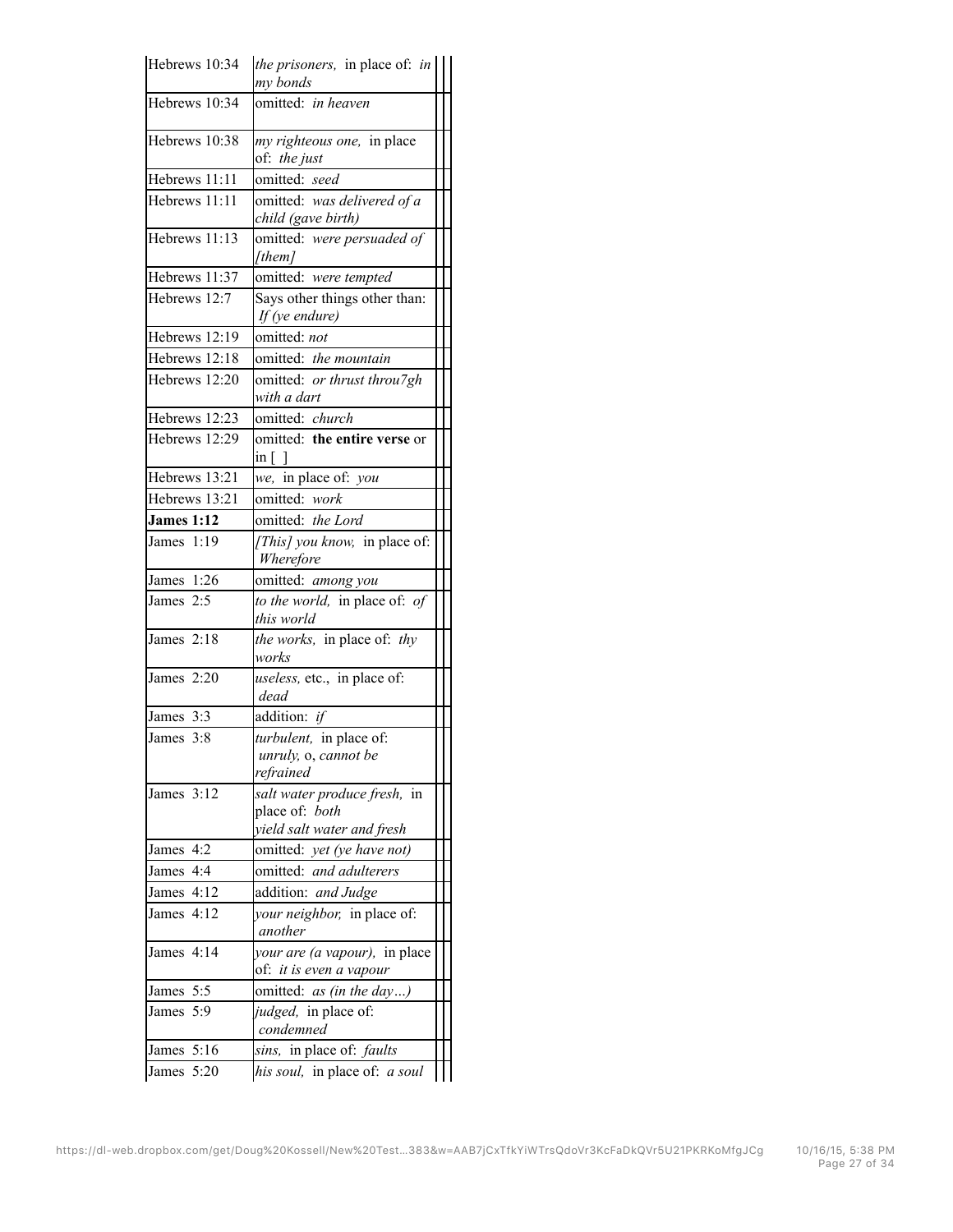| 1 Peter 1:12   | you, in place of: us                                                                                                                                    |  |
|----------------|---------------------------------------------------------------------------------------------------------------------------------------------------------|--|
| 1 Peter 1:22   | omitted: through the Spirit                                                                                                                             |  |
| 1 Peter 1:23   | omitted: for ever                                                                                                                                       |  |
| 1 Peter 1:24   | omitted: of man                                                                                                                                         |  |
| 1 Peter 2:2    | addition: in salvation, o to<br>salvation                                                                                                               |  |
| 1 Peter 2:7    | disbelieve, in place of:<br>disobedient                                                                                                                 |  |
| 1 Peter 2:21   | you, in place of: us                                                                                                                                    |  |
| 1 Peter 2:21   | leaving you, in place of:<br>leaving us                                                                                                                 |  |
| 1 Peter 2:24   | omitted: He that                                                                                                                                        |  |
| 1 Peter 3:1    | willbe won, in place of,<br>may  be won                                                                                                                 |  |
| 1 Peter 3:8    | humble in spirit, in place $\overline{of:}$<br>courteous                                                                                                |  |
| 1 Peter 3:13   | prove zealous, in place of:<br>be followers                                                                                                             |  |
| 1 Peter 3:15   | Christ as Lord, in place of:<br>the Lord God                                                                                                            |  |
| 1 Peter 3:16   | omitted: as of evildoers                                                                                                                                |  |
| 1 Peter $3:18$ | you, in place of: us                                                                                                                                    |  |
| 1 Peter 3:21   | omitted: figure                                                                                                                                         |  |
| 1 Peter 4:1    | omitted: for us-                                                                                                                                        |  |
| 1 Peter 4:3    | omitted: of [our] life                                                                                                                                  |  |
| 1 Peter 4:14   | omitted: on their part he is<br>evil spoken of, but                                                                                                     |  |
| 1 Peter 4:16   | on your part he is glorified<br>in that name, in place of: on<br>this behalf                                                                            |  |
| 1 Peter 5:2    | omitted: taking the oversight                                                                                                                           |  |
| 1 Peter 5:2    | addition: according to God                                                                                                                              |  |
| 1 Peter 5:5    | omitted: submit yourselves                                                                                                                              |  |
| 1 Peter 5:8    | omitted: because                                                                                                                                        |  |
| $1$ Peter 5:10 | called you, in place of:<br>called us                                                                                                                   |  |
| 1 Peter 5:10   | omitted: Jesus                                                                                                                                          |  |
| 1 Peter 5:11   | omitted: glory and                                                                                                                                      |  |
| 1 Peter 5:14   | omitted: Jesus                                                                                                                                          |  |
| 1 Peter 5:14   | omitted: Amen                                                                                                                                           |  |
| 2 Peter 1:3    | Own, in place of, to (glory)                                                                                                                            |  |
| 2 Peter 1:21   | omitted: holy men of God                                                                                                                                |  |
| 2 Peter 2:17   | mists, in place of: clouds                                                                                                                              |  |
| 2 Peter 2:17   | omitted: for ever                                                                                                                                       |  |
| 2 Peter 2:18   | barely escape, in place of:<br>were clean escaped                                                                                                       |  |
| 2 Peter 3:2    | commandment of the Lord<br>and Savior [spoken] by your<br><i>apostles</i> , in place of: <i>of the</i><br>commandment of us the<br>apostles of the Lord |  |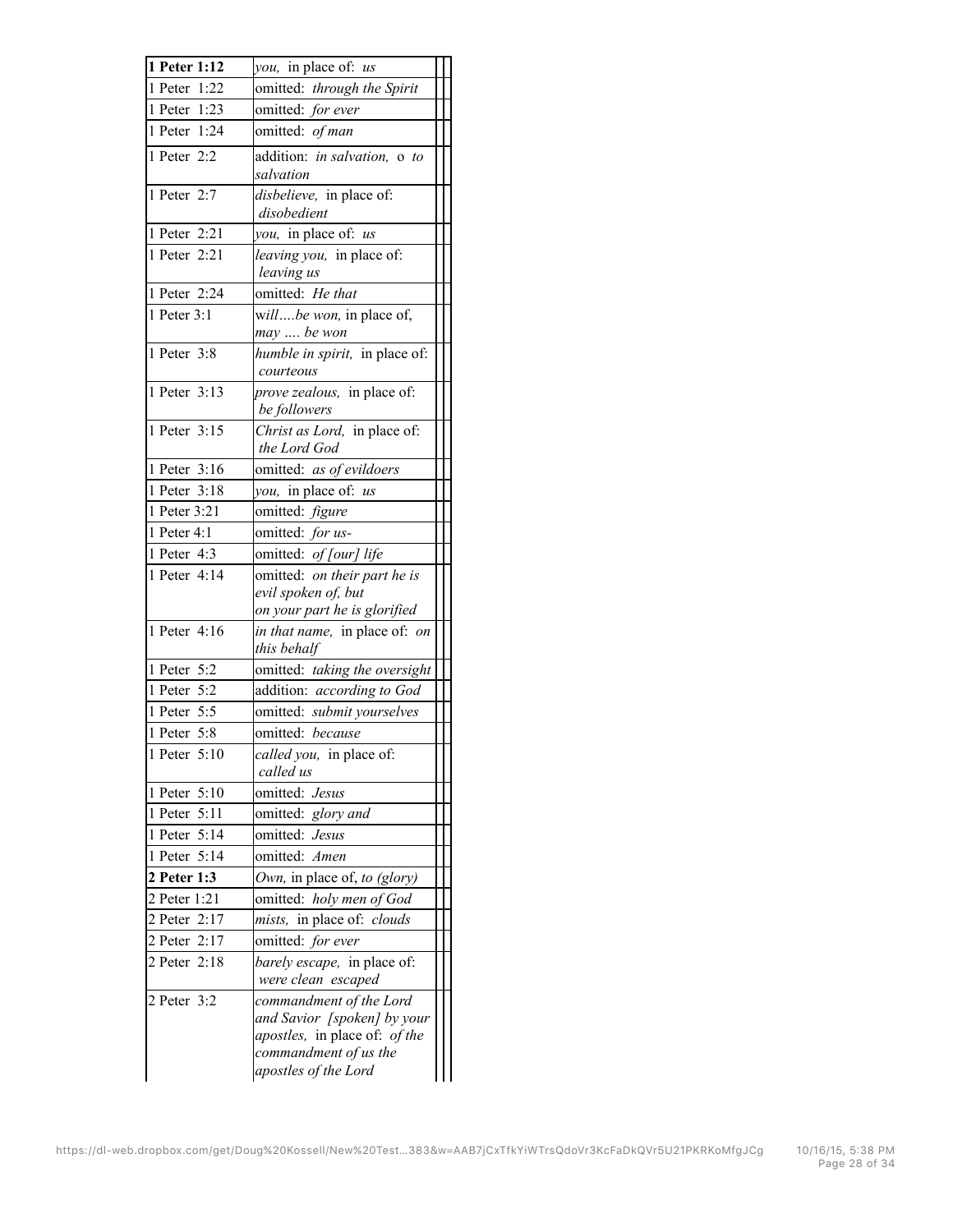|                          | and Saviour                                         |  |
|--------------------------|-----------------------------------------------------|--|
| 2 Peter 3:9              | you, in place of: us                                |  |
| 2 Peter 3:10             | omitted: in the night                               |  |
| 2 Peter 3:10             | will be discovered, in place                        |  |
|                          | of: shall be                                        |  |
|                          | burned up                                           |  |
| 1 John 1:4               | our, in place of: your                              |  |
| 1 John 1:7               | omitted: Christ                                     |  |
| 1 John 2:7               | Beloved, in place of:<br><b>Brethren</b>            |  |
| 1 John 2:7               | omitted: from the beginning                         |  |
| 1 John 2:20              | you all know, in place of: ye                       |  |
|                          | know all things                                     |  |
| 1 John 2:27              | you abide in him, in place of:                      |  |
|                          | ye shall abide                                      |  |
| 1 John 2:28              | in him                                              |  |
|                          | if, in place of: when                               |  |
| 1 John 3:1<br>1 John 3:5 | addition: and we are<br>omitted: ours               |  |
| 1 John 3:14              |                                                     |  |
| 1 John $3:16$            | omitted: the brethren                               |  |
| 1 John 3:19              | omitted: of God                                     |  |
|                          | we shall know, in place of:<br>we know              |  |
| 1 John 4:3               | omitted:  Christ is come                            |  |
|                          | in the flesh                                        |  |
| 1 John 4:9               | omitted: begotten                                   |  |
| 1 John 4:19              | omitted: (we love) him                              |  |
| 1 John 4:20              | Cannot love (God), in place                         |  |
|                          | of: how can he<br>love (God)?                       |  |
| 1 John 5:7, 8            | omitted: the entire verse or                        |  |
|                          | in [] or many words are out                         |  |
|                          | or changed                                          |  |
| 1 John 5:13              | omitted: and that ye may                            |  |
|                          | believe on the name of the                          |  |
|                          | Son of God                                          |  |
| 1 John 5:18              | omitted: himself                                    |  |
| 2 John v. 3              | us, in place of: you                                |  |
| 2 John v. 3              | omitted: the Lord                                   |  |
| $2$ John v. $8$          | you might (not) lose, in<br>place of: we lose (not) |  |
| 2 John v. 8              | you may receive, in place of:                       |  |
|                          | we receive                                          |  |
|                          | (second phrase)                                     |  |
| $2$ John v. $9$          | goes too far, in place of:<br>transgresseth         |  |
| 2 John v. 9              | omitted: of Christ (he hath                         |  |
|                          | both the Father) (second                            |  |
|                          | time)                                               |  |
| 3 John v. 4              | thanks, in place of: joy                            |  |
| 3 John v. 5              | addition: even, especially,                         |  |
|                          |                                                     |  |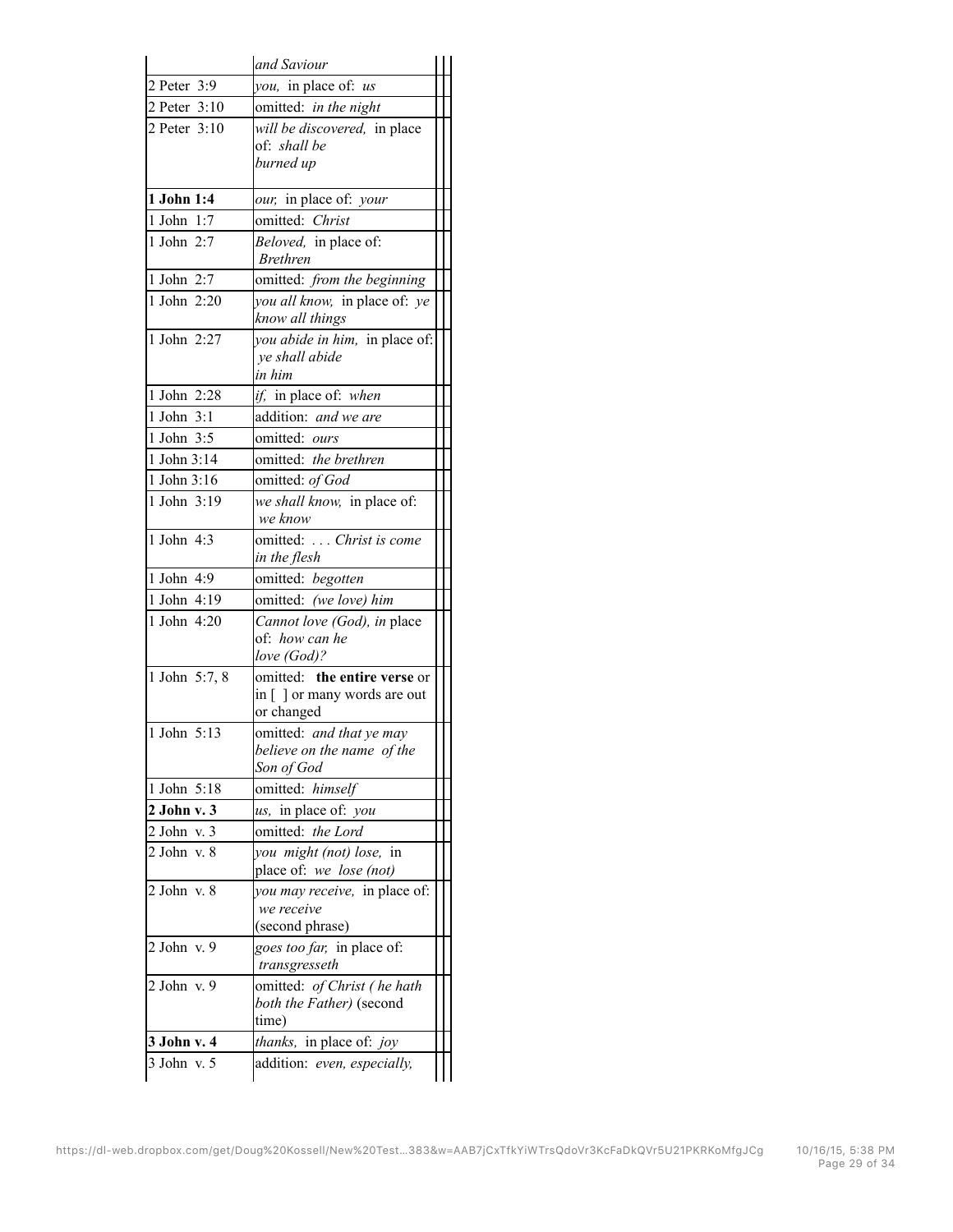|                       | etc.                                       |  |
|-----------------------|--------------------------------------------|--|
| 3 John v. 8           | support, in place of: receive              |  |
| 3 John v. 11          | omitted: but                               |  |
| Jude v. 1             | beloved, in place of:                      |  |
|                       | sanctified                                 |  |
| Jude v. 4             | omitted: God, or it says:                  |  |
|                       | Master, in place of                        |  |
|                       | God                                        |  |
| Jude v. 5             | all things, in place of: this              |  |
| Jude v. 13            | omitted: for ever                          |  |
| Jude v. 15            | to every person; in place of:              |  |
|                       | all that are ungodly                       |  |
| Jude v. 15            | omitted: among them                        |  |
| Jude v. 19            | omitted: themselves                        |  |
| Jude v. 22            | who are doubting, in place                 |  |
|                       | of: making a difference                    |  |
| Jude v. 23            | addition: on some have                     |  |
|                       | mercy                                      |  |
| Jude v. 25            | omitted: wise                              |  |
| Jude v. 25            | addition: through Jesus                    |  |
|                       | Christ our Lord                            |  |
| Jude v. 25            | addition: before all ages                  |  |
| <b>Revelation 1:5</b> | loves us, in place of: loved               |  |
|                       | $\overline{\mu}S$                          |  |
| Revelation 1:5        | released us, in place of:                  |  |
|                       | washed us                                  |  |
| Revelation 1:6        | made us to be a kingdom,<br>in             |  |
|                       | place of: made                             |  |
|                       | us kings                                   |  |
| Revelation 1.6        | omitted: and (his Father),                 |  |
|                       | or, his God and                            |  |
|                       | Father, in place of: God and<br>his Father |  |
|                       |                                            |  |
| Revelation 1:8        | omitted: the beginning and                 |  |
|                       | the end                                    |  |
| Revelation<br>1:8     | addition: God                              |  |
| Revelation<br>1:9     | omitted: Christ Christ                     |  |
| Revelation<br>1:11    | omitted: I am Alpha and                    |  |
|                       | Omega, the first and                       |  |
|                       | the last                                   |  |
| Revelation<br>1:11    | omitted: which are in Asia                 |  |
| Revelation<br>1:17    | omitted: (saying) unto me                  |  |
| Revelation<br>1:19    | addition: therefore                        |  |
| Revelation<br>1:20    | omitted:<br>which thou sawest              |  |
|                       | (last phrase)                              |  |
| Revelation 2:3        | omitted: hast laboured                     |  |
| Revelation<br>2:9     | omitted: thy works, and                    |  |
| Revelation 2:10       | Ye may have, in place of, ye               |  |
|                       | shall have                                 |  |
| Revelation 2:13       | omitted: thy works, and                    |  |
| Revelation 2:15       | omitted:<br>which thing I hate             |  |
|                       |                                            |  |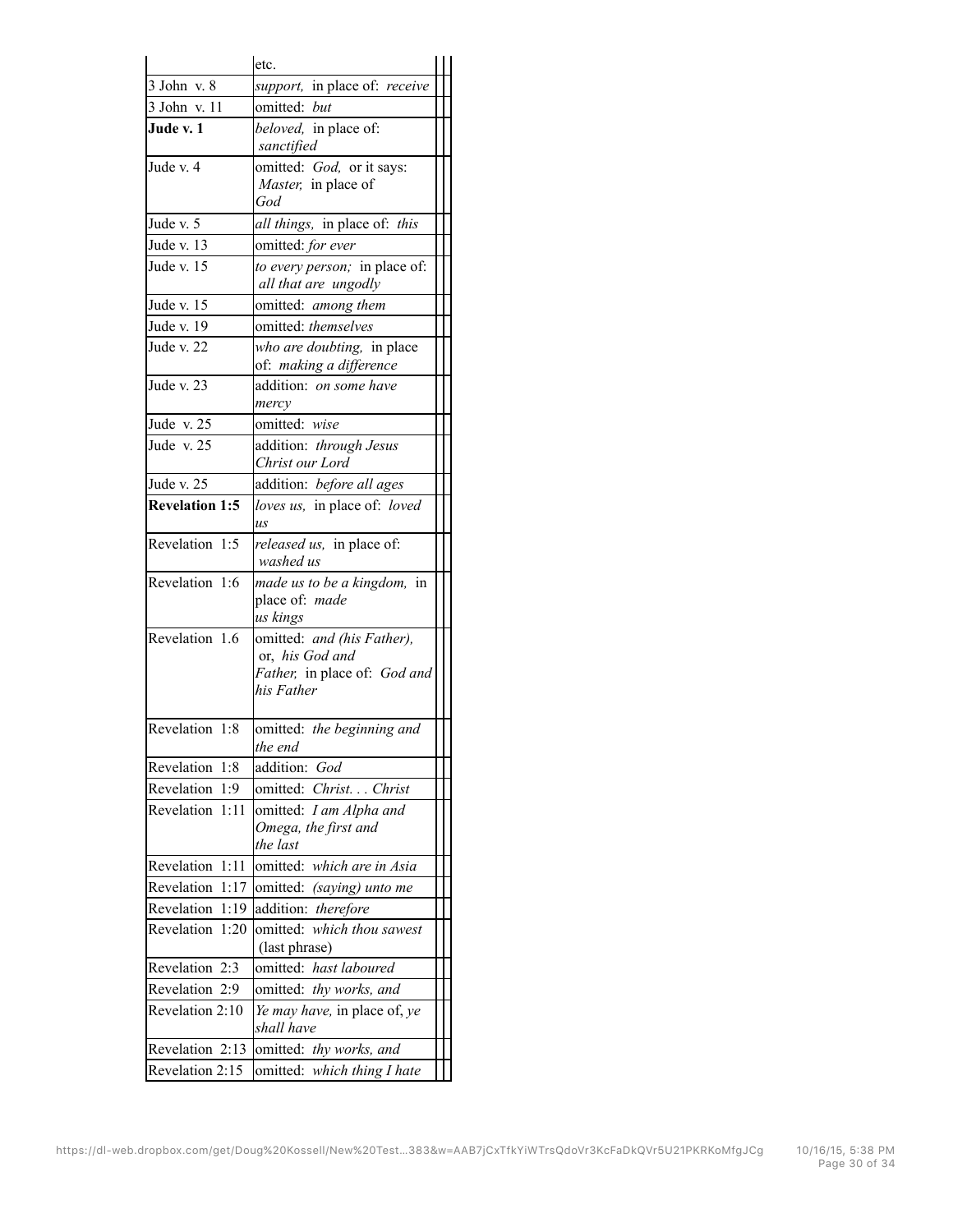| Revelation 2:20  | omitted: a few things                       |  |
|------------------|---------------------------------------------|--|
| Revelation 2:20  | tolerate, in place of:                      |  |
|                  | sufferest                                   |  |
| Revelation 2:21  | does not want to repent, in                 |  |
|                  | place of: repented not                      |  |
| Revelation 2:22  | her deeds, in place of: their               |  |
|                  | deeds                                       |  |
| Revelation 2:24  | the rest, in place of: and                  |  |
|                  | unto the rest                               |  |
| Revelation 3:2   | addition: my (God)                          |  |
| Revelation 3:4   | addition: But, Nevertheless                 |  |
| Revelation 3:4   | omitted: even                               |  |
| Revelation 3:5   | Thus, in place of, the same                 |  |
| Revelation 3:11  | omitted: Behold                             |  |
| Revelation 3:14  | in Laodicea, in place of: of                |  |
|                  | the Laodiceans                              |  |
| Revelation 4:6   | addition: as it were (a sea)                |  |
| Revelation 4:11  | addition: and our God                       |  |
| Revelation 4:11  | $\overline{they}$ existed, in place of:     |  |
|                  | they are                                    |  |
| Revelation 5:4   | omitted: nor to read it                     |  |
| Revelation 5:5   | omitted: and to loose                       |  |
| Revelation 5:6   | omitted: and lo                             |  |
| Revelation 5:9   | omitted: (hast redeemed)us                  |  |
| Revelation 5:10  | (hast made) them; in place                  |  |
|                  | of: us                                      |  |
| Revelation 5:10  | to be a kingdom, in place of:<br>kings      |  |
| Revelation 5:10  | they will reign, in place of:               |  |
|                  | we shall reign                              |  |
| Revelation 5:14  | omitted: four and twenty                    |  |
| Revelation 5:14  | omitted: him that liveth for                |  |
|                  | ever and ever                               |  |
| Revelation 6:1   | addition: seven                             |  |
| Revelation 6.3   | omitted: (Come) and see                     |  |
| Revelation 6:5   | omitted: (Come) and see                     |  |
| Revelation 6:6   | addition: as it were (a voice)              |  |
| Revelation 6:7   | omitted: (Come) and see                     |  |
| Revelation 6:12  | omitted: and, lo                            |  |
| Revelation 6:12  | addition: whole (moon)                      |  |
| Revelation 6:17  | their wrath, in place of: his               |  |
|                  | wrath                                       |  |
| Revelation 7:5-8 | omitted: sealed (omitted 10<br>or 11 times) |  |
| Revelation 7:17  | springs of the water of life,               |  |
|                  | in place of: living                         |  |
|                  | fountains of waters                         |  |
| Revelation 8:7   | addition: and a third part of               |  |
|                  | the earth was burned up                     |  |
| Revelation 8:13  | eagle, in place of: angel                   |  |
| Revelation 9:19  | addition: the horses                        |  |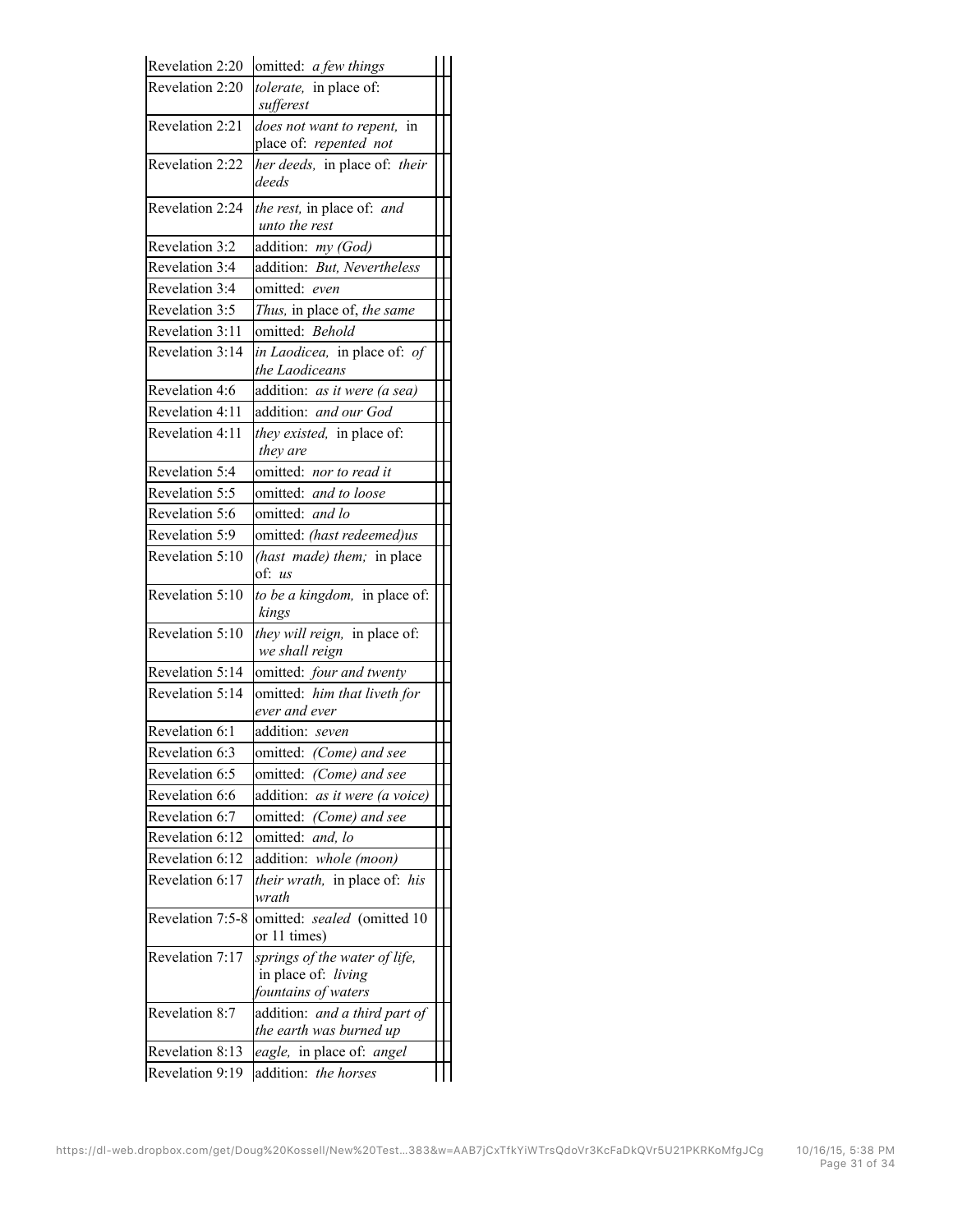| Revelation 10:4                    |                                                           |  |
|------------------------------------|-----------------------------------------------------------|--|
|                                    | omitted: their voices                                     |  |
| Revelation 10:4                    | omitted: (saying) unto me                                 |  |
| Revelation 10:5                    | addition: right                                           |  |
| Revelation 10:11                   | they, in place of: he                                     |  |
| Revelation 11:1                    | omitted: the angel stood                                  |  |
| Revelation 11:4                    | Lord, in place of: God                                    |  |
| Revelation 11:8                    | their Lord, in place of: our                              |  |
|                                    | Lord                                                      |  |
| Revelation 11:15                   | the kingdom, in place of: the<br>kingdoms                 |  |
| Revelation 11:17                   | omitted: and art to come                                  |  |
|                                    | Revelation 12:12 omitted: the inhabiters                  |  |
| Revelation 12:17                   | omitted: Christ                                           |  |
| Revelation 13:1                    | he stood, in place of: I stood                            |  |
| Revelation 13:7                    | addition: and people                                      |  |
| Revelation 13:8                    | his name, in place of: whose                              |  |
|                                    | names                                                     |  |
| Revelation 13:8                    | whose name has not been                                   |  |
|                                    | written from the foundation                               |  |
|                                    | of the world in the book of                               |  |
|                                    | life of the Lamb who has been                             |  |
|                                    | slain, in place of:<br>whose names are not written        |  |
|                                    | in the book of life of the                                |  |
|                                    | Lamb slain from the                                       |  |
|                                    | foundation of the world.                                  |  |
| Revelation 13:10                   | omitted: leadeth                                          |  |
|                                    |                                                           |  |
|                                    | omitted: must                                             |  |
|                                    | Revelation 13.10 Is to be killed, in place of,<br>killeth |  |
| Revelation 14:1                    | addition: (the name) of him                               |  |
|                                    | and                                                       |  |
| Revelation 14:5                    | lie, (falsehood), in place of:<br>guile                   |  |
| Revelation 14:5                    | omitted: before the throne of<br>God                      |  |
| Revelation 14:6                    | Sit, in place of, dwell                                   |  |
| Revelation 14:8                    | omitted: that great city,                                 |  |
|                                    | because                                                   |  |
| Revelation 14:12                   | omitted: here are they                                    |  |
|                                    | Revelation 14:13 omitted: (saying) to me                  |  |
|                                    | Revelation 14:15 omitted: (time has come) for<br>thee     |  |
| Revelation 15:2                    | omitted: and over his mark                                |  |
| Revelation 15:3                    | King of the nations, in place                             |  |
|                                    | of: king of saints                                        |  |
|                                    | and/or <i>ages</i> , in place of,                         |  |
|                                    | saints                                                    |  |
| Revelation 15:6                    | Stone, in place of, linen                                 |  |
| Revelation 16:1                    | addition: seven (vials)                                   |  |
| Revelation 16:5<br>Revelation 16:7 | omitted: O Lord<br>omitted: another out of the            |  |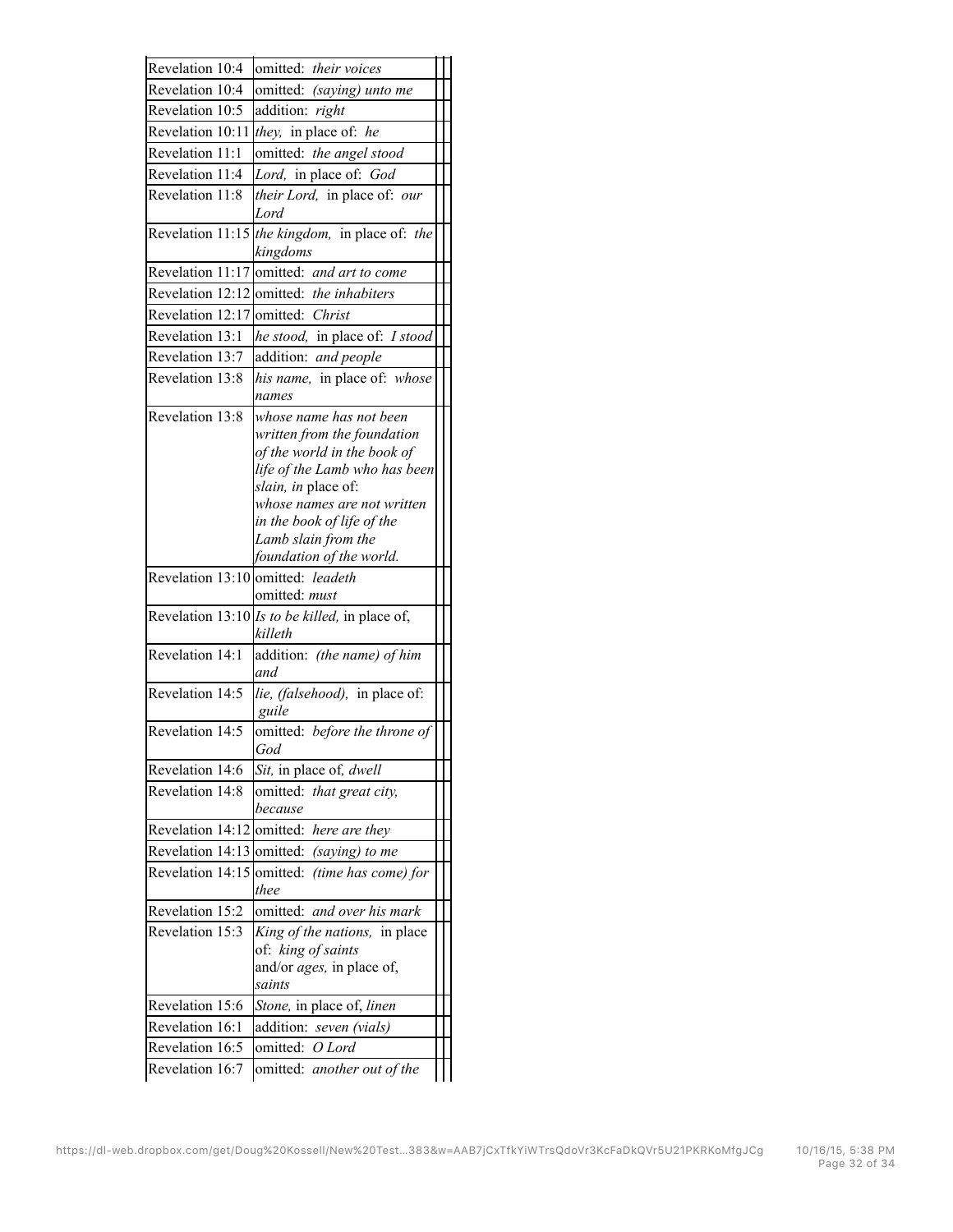|                                 | (altar)                                                                                            |  |
|---------------------------------|----------------------------------------------------------------------------------------------------|--|
|                                 | Revelation 16:14 omitted: of the earth and                                                         |  |
|                                 | Revelation 16:17 omitted: of heaven                                                                |  |
| Revelation 17:1                 | omitted: (saying) to me                                                                            |  |
| Revelation 17:8                 | and will come, in place of.<br>and yet is                                                          |  |
|                                 | Revelation 17:16 and the beast, in place of:<br>upon the beast                                     |  |
| Revelation 18:2                 | omitted: mightily                                                                                  |  |
| Revelation 18:3                 | have fallen, in place of:<br>have drunk                                                            |  |
| Revelation 18:5                 | have piled up, in place of:<br>have reached                                                        |  |
| Revelation 18:6                 | omitted: (rewarded) you                                                                            |  |
| Revelation 18:8                 | has judged, in place of:<br>judgeth                                                                |  |
|                                 | Revelation 18:14 is destroyed, in place of: are<br>departed                                        |  |
|                                 | Revelation 18:20 saints, and apostles, and<br>prophets, in place of:<br>holy apostles and prophets |  |
| Revelation 19:1                 | addition: as it were                                                                               |  |
| Revelation 19:1                 | omitted: honour                                                                                    |  |
| Revelation 19:1                 | omitted: Lord                                                                                      |  |
|                                 | Revelation 19:12 omitted: as (a flame of fire)                                                     |  |
|                                 | Revelation 19:13 <i>sprinkled</i> , in place of:<br>dipped                                         |  |
|                                 | Revelation 19:17 the great supper of God, in<br>place of: the supper of the<br>great God           |  |
| Revelation 20:9                 | omitted: from God                                                                                  |  |
|                                 | Revelation 20.12 before the throne, in place<br>of: before God                                     |  |
|                                 | Revelation 20:14 addition: the lake of fire (at<br>the end of the verse)                           |  |
| Revelation 21:2                 | omitted: John                                                                                      |  |
| Revelation 21:3                 | from the throne, in place of:<br>out of heaven                                                     |  |
| Revelation 21:3                 | omitted: and be their God                                                                          |  |
| Revelation 21:4                 | omitted:<br>God                                                                                    |  |
| Revelation 21:5                 | omitted: (and he said) unto<br>me                                                                  |  |
| Revelation 21:7                 | these things, in place of, all<br>things                                                           |  |
| Revelation 21:9                 | omitted: (came) unto me                                                                            |  |
|                                 | Revelation 21:10 omitted: great (city)                                                             |  |
|                                 | Revelation 21:14 addition: twelve (names)                                                          |  |
|                                 | Revelation 21:16 omitted: is as large                                                              |  |
|                                 |                                                                                                    |  |
| Revelation 21:23 omitted: in it |                                                                                                    |  |